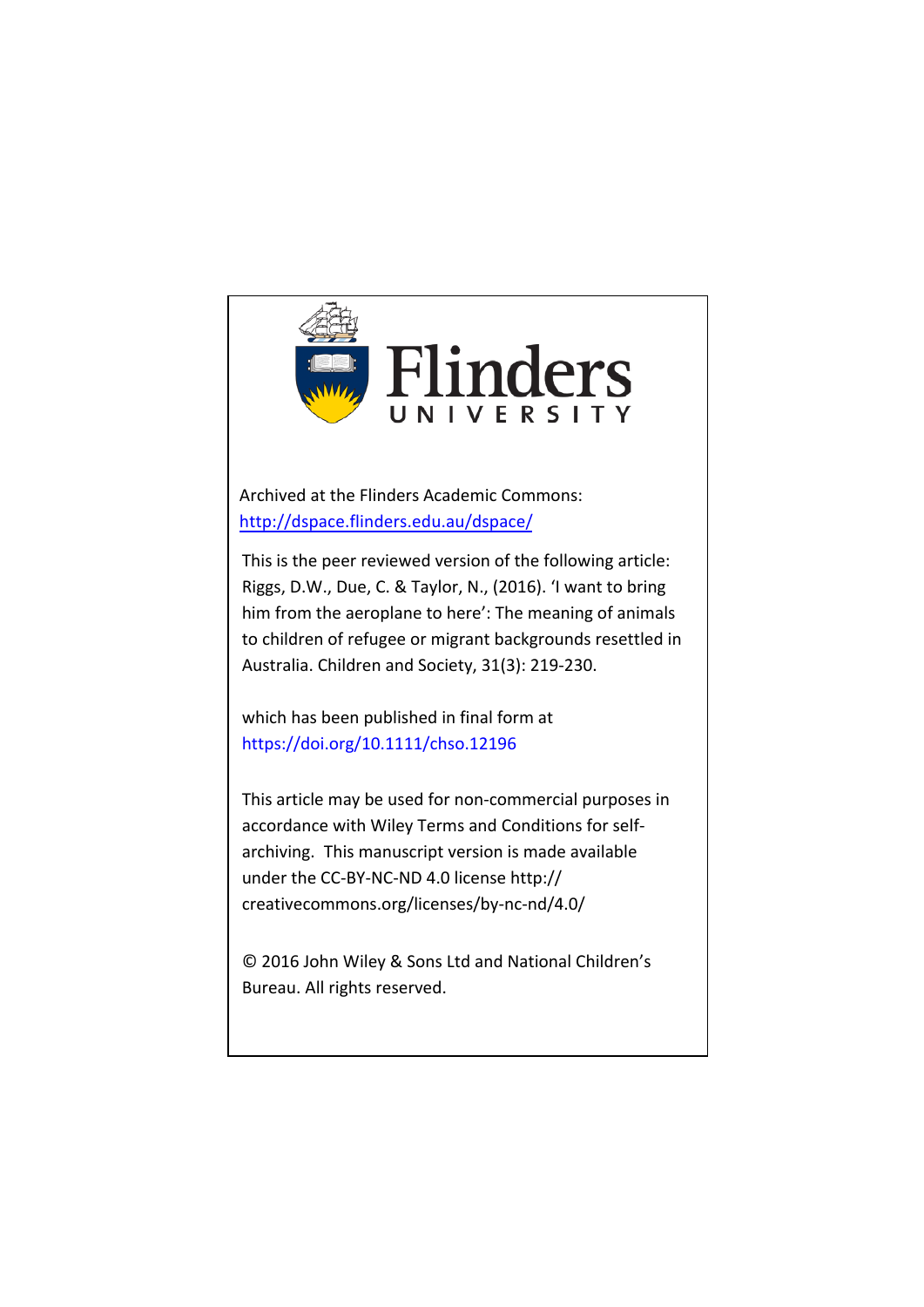'I want to bring him from the aeroplane to here': The meaning of animals to children of refugee or migrant backgrounds resettled in Australia

# *Damien W. Riggs*

School of Social and Policy Studies Flinders University GPO Box 2100 Adelaide, South Australia 5001 PH: +61 8 8201 2786 FAX: +61 8 8201 3350 damien.riggs@flinders.edu.au

# *Clemence Due*

School of Psychology The University of Adelaide clemence.due@adelaide.edu.au

# *Nik Taylor*

School of Social and Policy Studies

Flinders University

nik.taylor@flinders.edu.au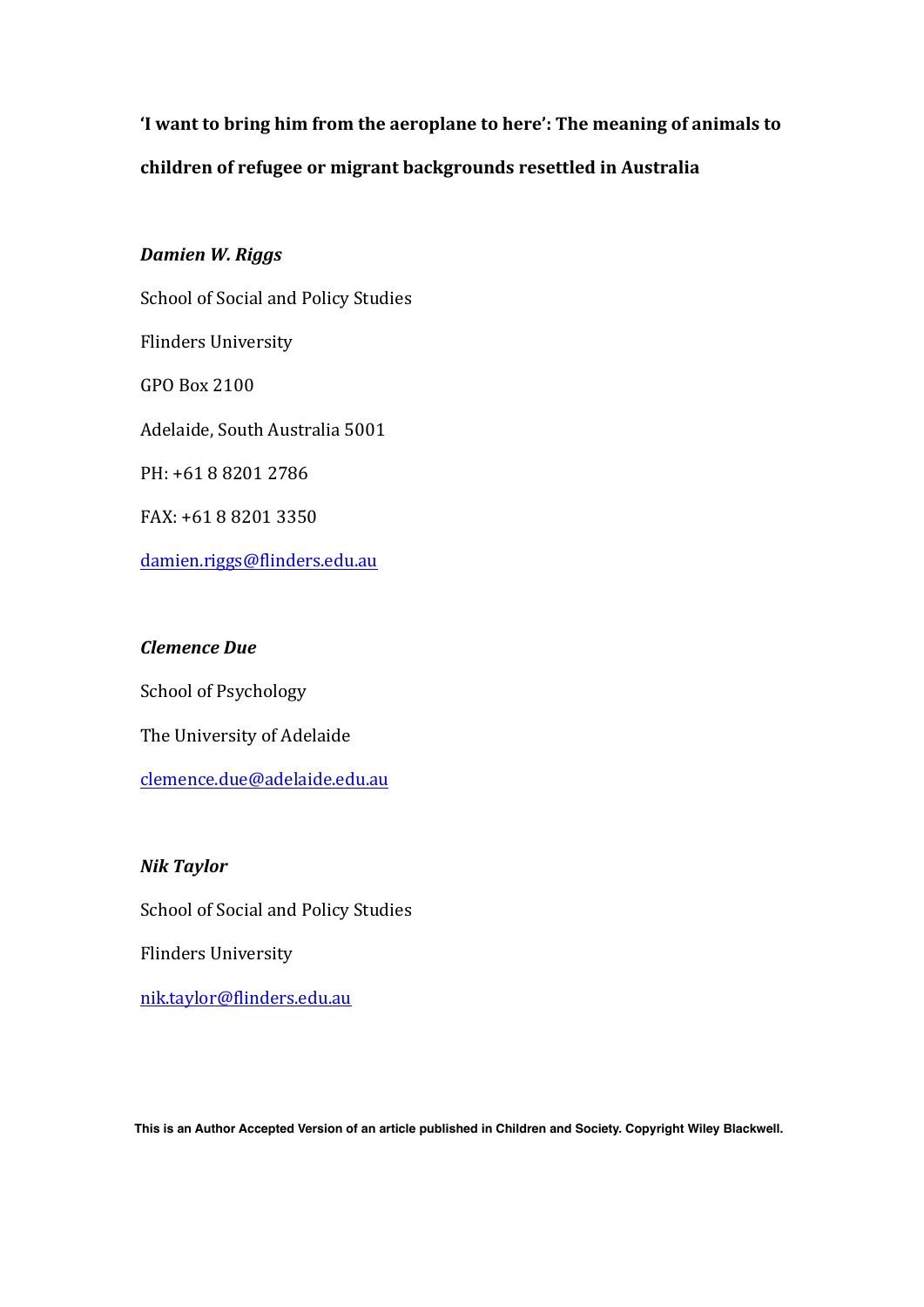# **Abstract**

Separation from animals with whom children have caring relationships can lead to considerable loss and grief, perhaps especially in the case of migration. This paper reports on a thematic analysis of interviews undertaken with children of migrant or refugee backgrounds who had resettled in Australia. Findings suggest that children who spoke about animals framed their experiences in ways that either evoked a sense of loss with regard to animals, or referred to animals as engendering a safe haven following resettlement. The paper concludes by exploring potential service responses, and encourages a focus on animals' needs in the context of migration.

**Keywords:** refugees; migrants; children; forced migration; animals; loss and grief; resettlement; service provision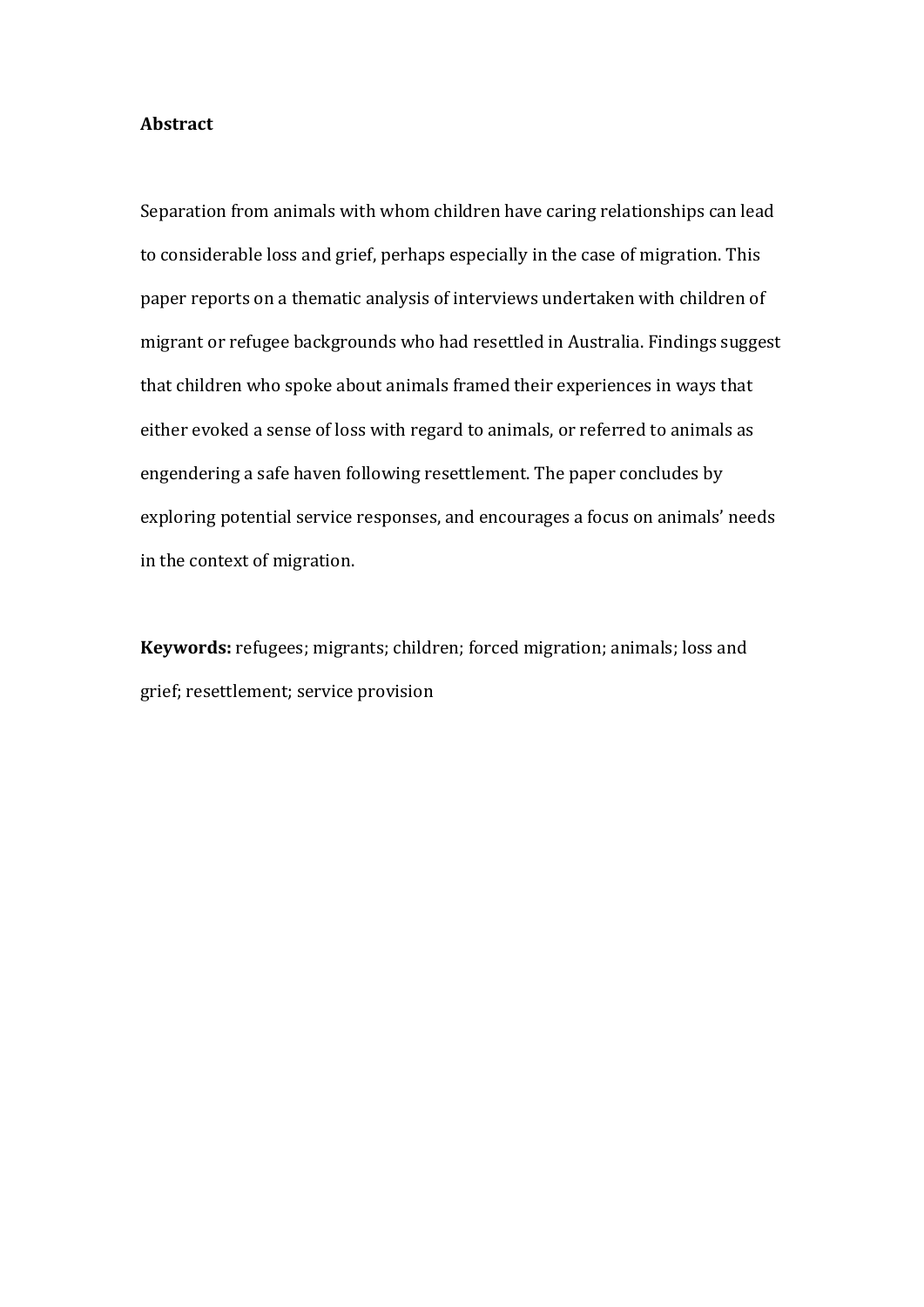## **Introduction**

In 2015, two media reports documented stories of people fleeing their countries of origin due to war, bringing with them their animal companions. One report told of a 17 year old who had walked more than 300 miles from Syria, carrying his canine companion with him. The young person, who was reported to have an animal passport for his companion, stated 'I love my dog, I need her' (Dearden, 2015). The second report focused on a couple, again walking from Syria seeking refuge, suggesting that whilst the couple did not have a passport for their companion animal, authorities were happy to work with them to secure one so that their companion could remain with them. This report featured quotes from a range of figures, all of whom spoke in support of the couple and their companion, such as the following:

'That gorgeous dog is as much a refugee as anyone else', said Dana Kennedy, a journalist based in France, who was moved by their story. 'He and his guardians are a family like any other family. I bet this couple never imagined in their worst nightmares that they'd have to leave home and walk into this terrifying, unknown future' (in Raphaelle Davis, 2015).

Both reports raise important issues. Both make it abundantly clear that animals are often considered to be family members; both emphasise the close relations that many humans experience with animals (Charles, 2014; Charles and Davies, 2008; Power, 2008); and both suggest that animals may also need help and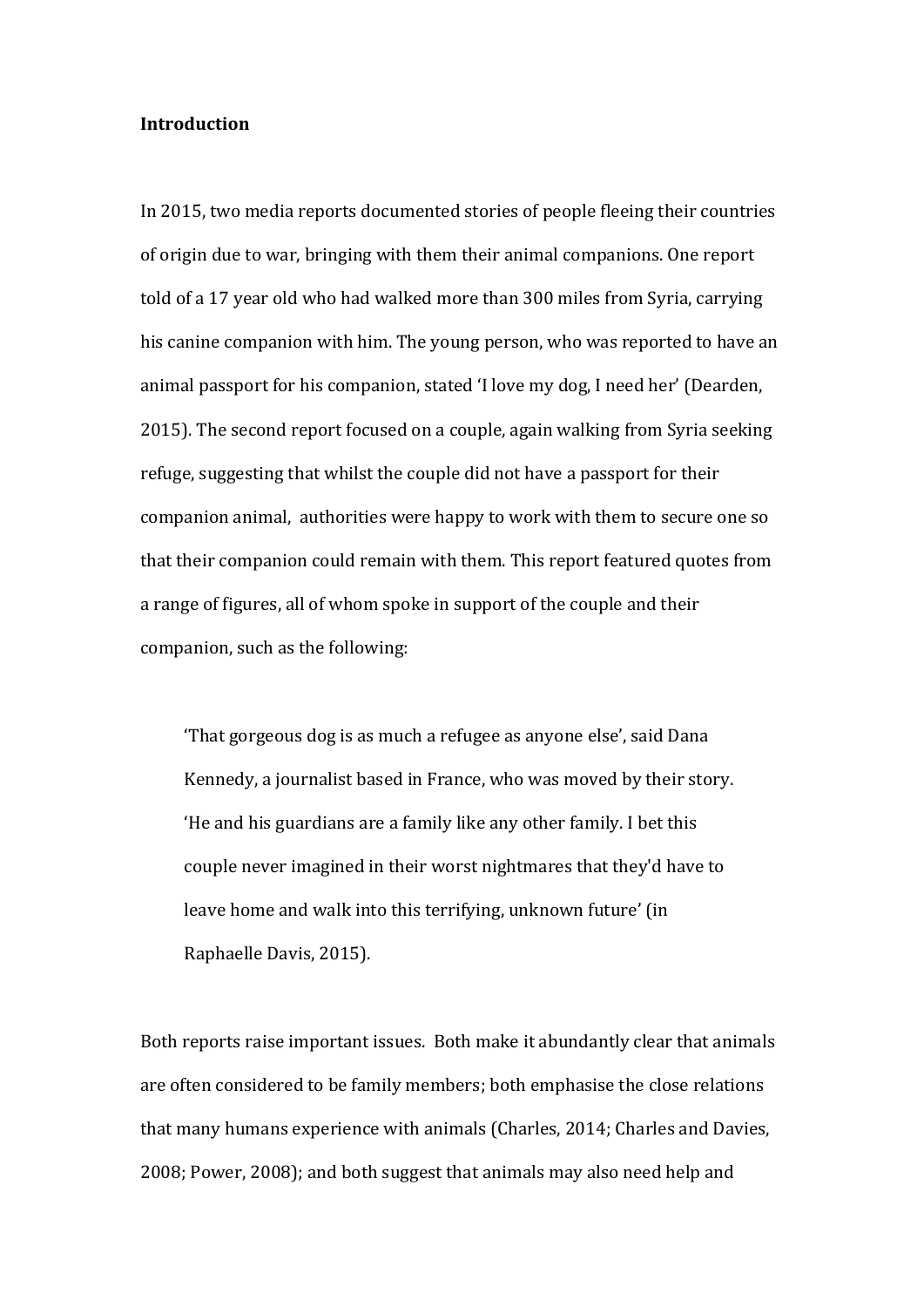protection in times of war. Both reports also challenge the assumption that close cross-species ties are a primarily a western phenomenon (as implied by the overwhelming western-concentration of research in human-animal studies), instead suggesting that caring relationships with animals may be a much wider cross cultural phenomenon, echoing much social anthropological work (Hurn, 2012; Jegatheesan, 2012).

In the present paper we take up the suggestion made in both of the media reports outlined above, namely that animal companions may be a source of affection and thus potentially a source of (additional) loss for those who migrate, either by force or as part of a planned migration. Specifically, we focus on children who have migrated with their families to Australia, either with parents on skilled migrant visas, or as humanitarian refugees. To capture the differences between these groups of children we use the language of 'children of migrant or refugee backgrounds'. However, we acknowledge that many nominally 'migrant' children may have 'refugee-like experiences' (Woods, 2009), and also that migration pathways may differ amongst people who undertake a planned migration, as opposed to seeking refuge (see Ogbu 1978 for a discussion of potential differences between marginalized groups in relation to migration).

We start by providing a brief overview of research on belonging with regard to children, before then specifically exploring the relationship between belonging and migration with regard to animal companions. Next we provide an overview of the study from which the data were derived, and then, having presented our analysis, we conclude with a discussion of some of the potential implications of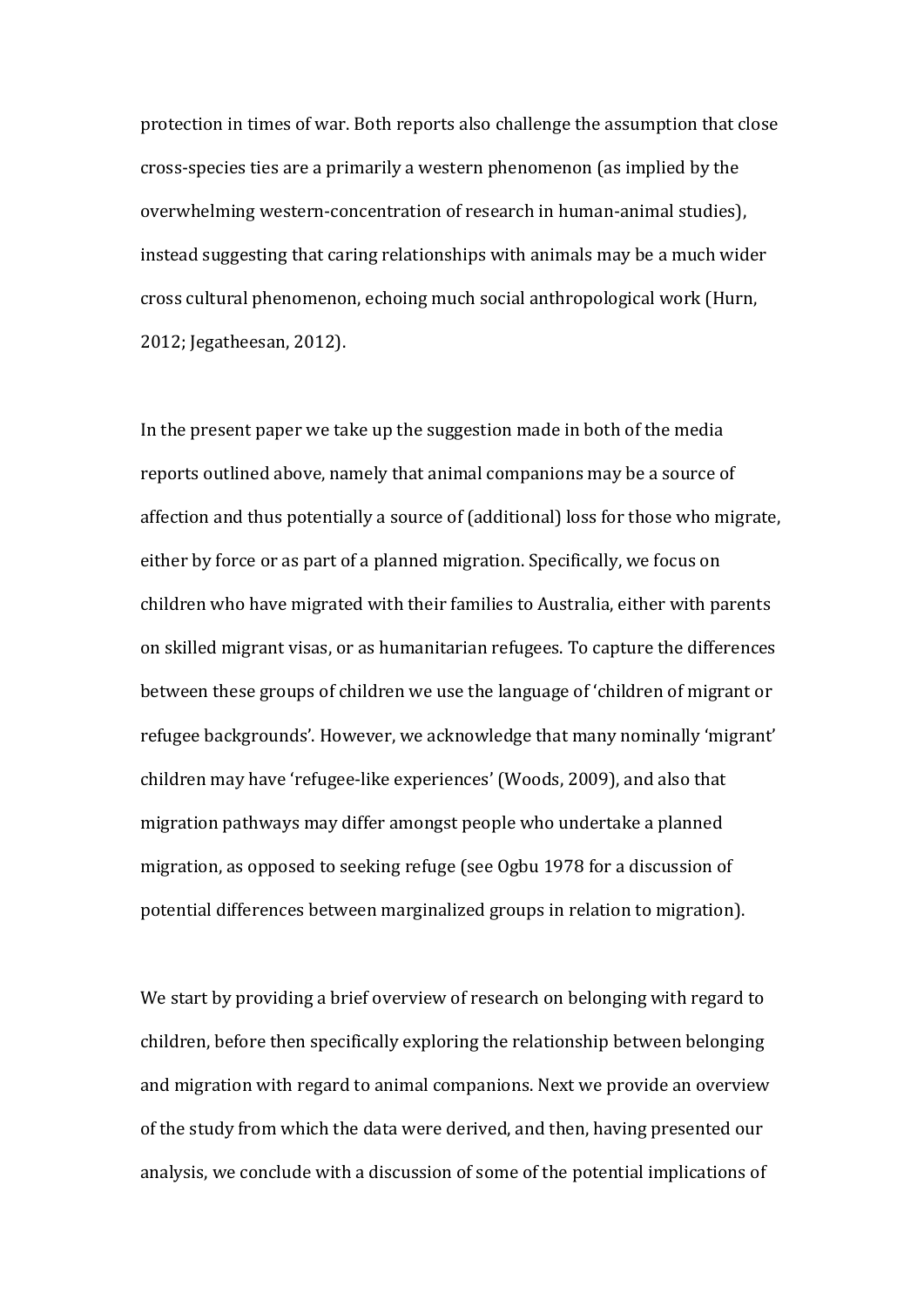our findings, in terms of the role of animals in supporting children through resettlement experiences, the importance of acknowledging the loss and grief that children may experience when they have to leave animals behind, and the needs of animals themselves in terms of migration.

## **Previous Literature**

Having a firm sense of belonging to the society in which one lives has been found to be strongly related to subjective wellbeing amongst children (Hagerty, Williams and Oe, 2002). This is largely due to the fact that a strong sense of belonging is associated with greater psychological wellbeing, increased feelings of self-worth and self-efficacy, and better educational outcomes (e.g., see Lambert, et al., 2013; O'Connor et al., 2011). Conversely, a poor sense of belonging can result in isolation and social exclusion. As such, being able to establish and maintain social connections is an important protective factor for children and young adults (Roffey, 2013).

Research in the field of human-animal studies has consistently found that positive relations with animals can result in both mental and physical well-being for humans, including children, by facilitating an increased sense of belonging (for an overview, see Taylor, 2013). Indeed, a large and growing body of research clearly demonstrates that animals can deeply and positively affect the social, emotional, cognitive and educational development of children (e.g., Arbour, Signal and Taylor, 2009; Endenburg and van Lith, 2011). For instance, humane education programs have been shown to positively affect the development of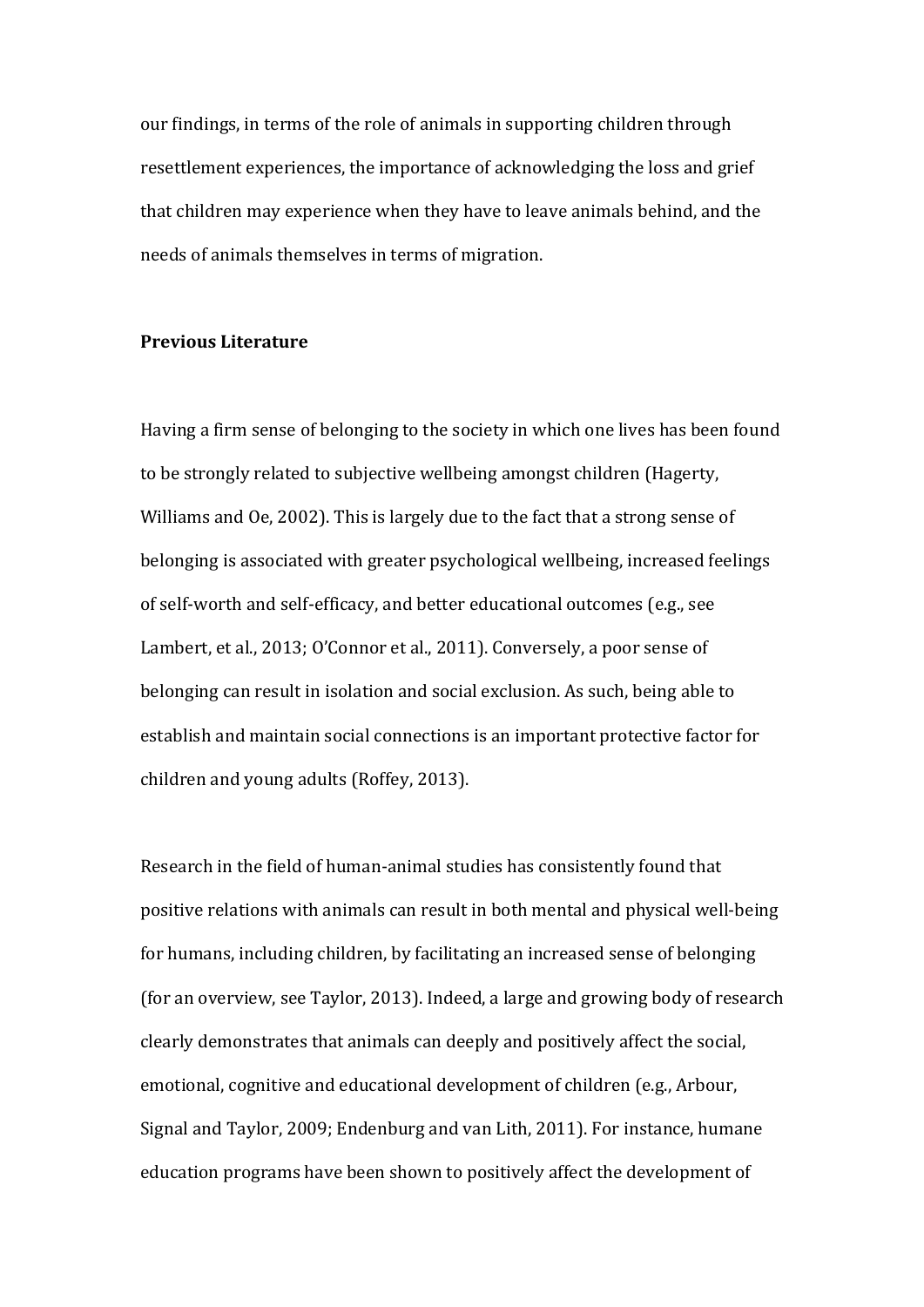empathy amongst children toward both animals and other humans, particularly for children who have experienced some form of abuse (e.g., Kemp et al, 2014). Animal assisted therapies have been shown to be particularly beneficial for children who have experienced trauma, often helping them to overcome difficulties in establishing therapist-client bonds (e.g., Chardonnens, 2009; Signal et al, 2016), and facilitating the development of self-esteem, social competence and autonomy as well as empathy (Endenburg and van Lith, 2011). These positive outcomes from children's relationships with animals reflect research findings more broadly which have consistently shown that childhood contact with, and experiences of, nature (across a broad array of sites such as wilderness experiences and outdoor education programmes) leads to improvements in selfawareness, self-confidence, psychological energy, interpersonal skills and school performance to name a few (Faber Taylor and Kuo, 2005).

To date, however, only a relatively small body of research has examined relationships with animals in the context of migration, and none of this research has explored the role that animals may play in facilitating a sense of belonging for children of migrant or refugee backgrounds (though there is of course a substantial body of research on children's relationships with animals more broadly, see Tipper, 2011, for an overview). Focusing on British adults who migrate to Dubai, Fox and Walsh (2011) suggest that animals can play an important role in facilitating a sense of belonging for this population. Migrating with animal companions, however, is often the province of those with the necessary financial resources to access services that facilitate such migration. Strict requirements in terms of vaccinations and animal passports effectively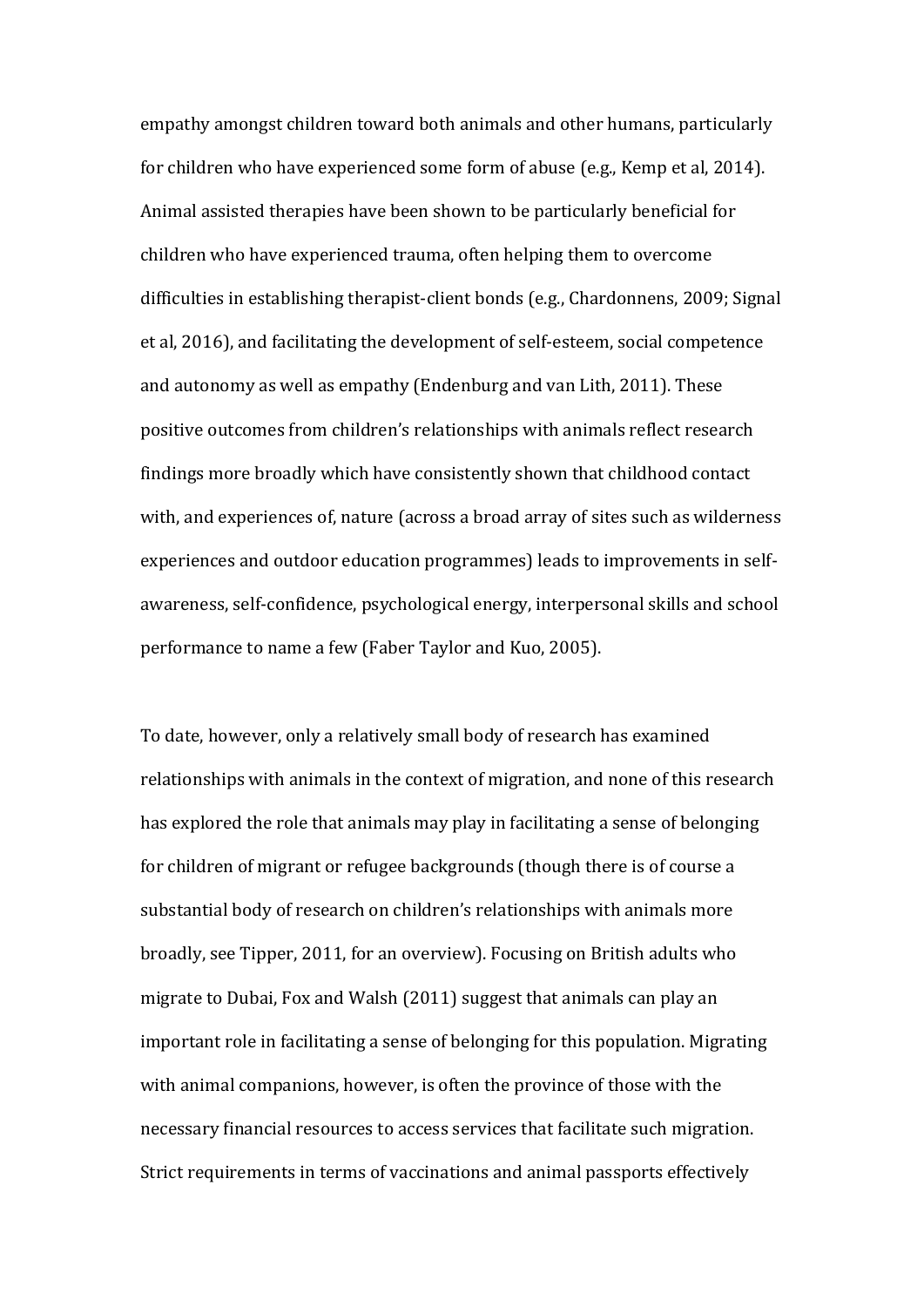exclude many people from migrating with animals. Further, and as Fox and Walsh point out, there is a contradictory understanding of animal companions amongst some British migrants: while many people who are able to bring animals with them when they migrate will do so, many may also abandon them if they then decide to return home again. The value of animal life in the context of planned migration is thus highly contingent, it would appear, on the decisions that humans make.

In terms of humans being forced to leave animals in the context of natural disasters, Thompson and colleagues (2014) have suggested that attachment to animals may have an important role to play in facilitating disaster preparedness. Specifically, they suggest that many humans who are forced to leave animals may experience survivor guilt, and that the potential for this may be used as leverage to encourage humans to plan for possible natural disasters, so that both they and their animal companions may seek refuge together. The findings of Hunt, Al-Awadi and Johnson (2008) provide support for this argument. In assessing depressive symptoms amongst adults who were forced to abandon their homes (and in some cases animal companions) as a result of Hurricane Katrina, they found that those who were either forced to abandon animal companions when fleeing the hurricane or who did not flee but whose animals were lost during the hurricane reported higher depressive symptomology than those who were able to either stay in their home with their animal companions, or those who could take their animal companions with them. Importantly, their findings also suggest that multiple traumas (i.e., losing one's home and losing one's animal companion) may compound one another, leading to complex grief. This is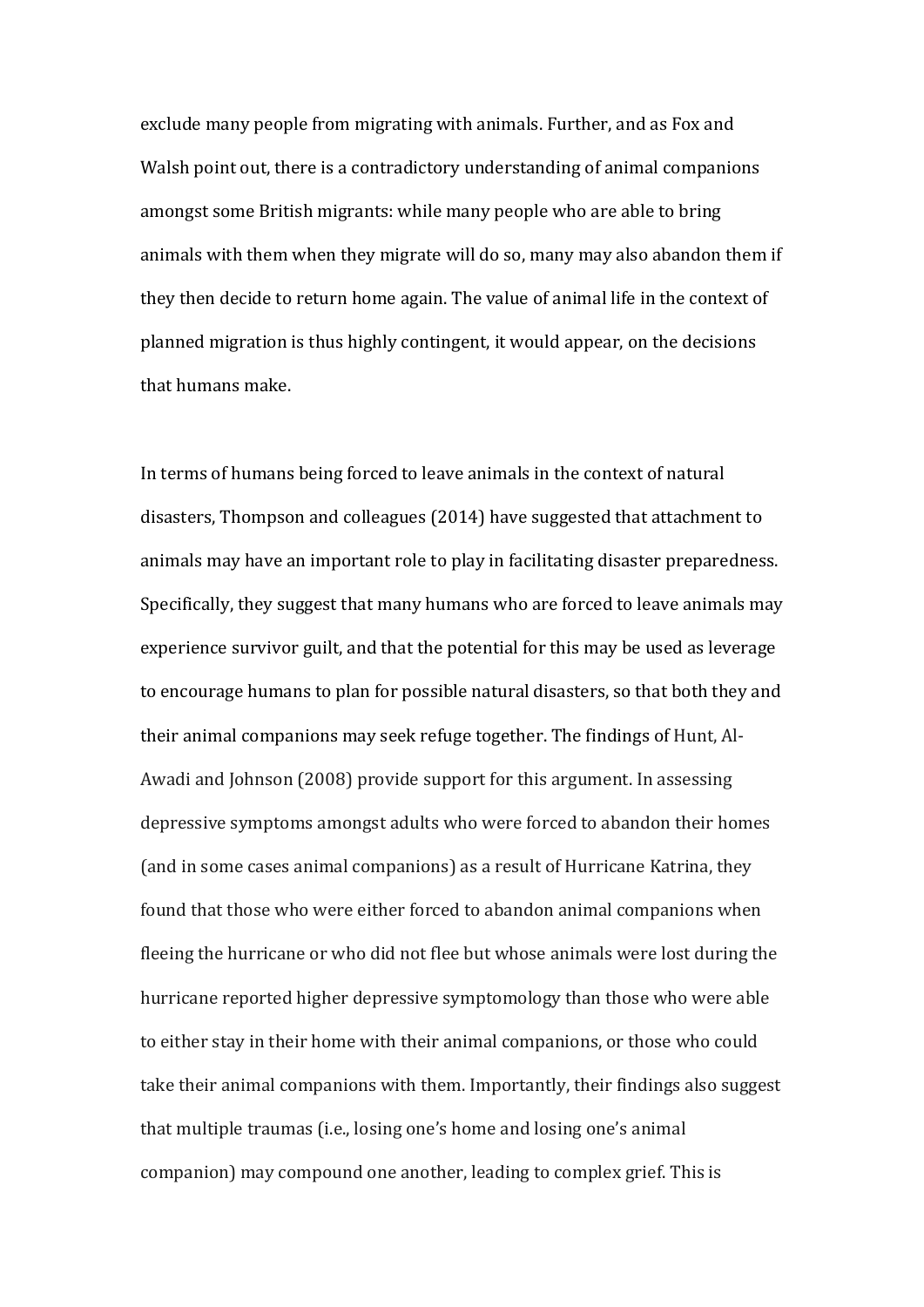supported by several studies which point to the importance of companion animals during difficult life transitions such as divorce and widowhood, and the complex interactions of grief, loss and guilt that those forced to abandon animal companions often feel (e.g., Flynn, 2000).

The point above with regard to multiple traumas is of significant interest in the context of forced migration (i.e., people fleeing war and/or state sponsored violence), where people who experience forced migration due to war may often experience loss and grief over animals left behind (Boucher, 2009; Jegatheesan, 2012; Masquelier, 2006). Given it is abundantly clear from the broader literature on forced migration and 'refugee-like' experiences that multiple traumas can compound one another, and leave those who experience them vulnerable to compromised mental health (Hollifield and others, 2002), it is important to consider the role that the forced abandonment of animals (including animals who live in the home) may play in adding to the complexity of multiple traumas. Whilst negative sequelae associated with animal abandonment are not unique to children, animals may hold specific meanings for children who are forced to leave them behind, making this under-researched area one deserving of attention.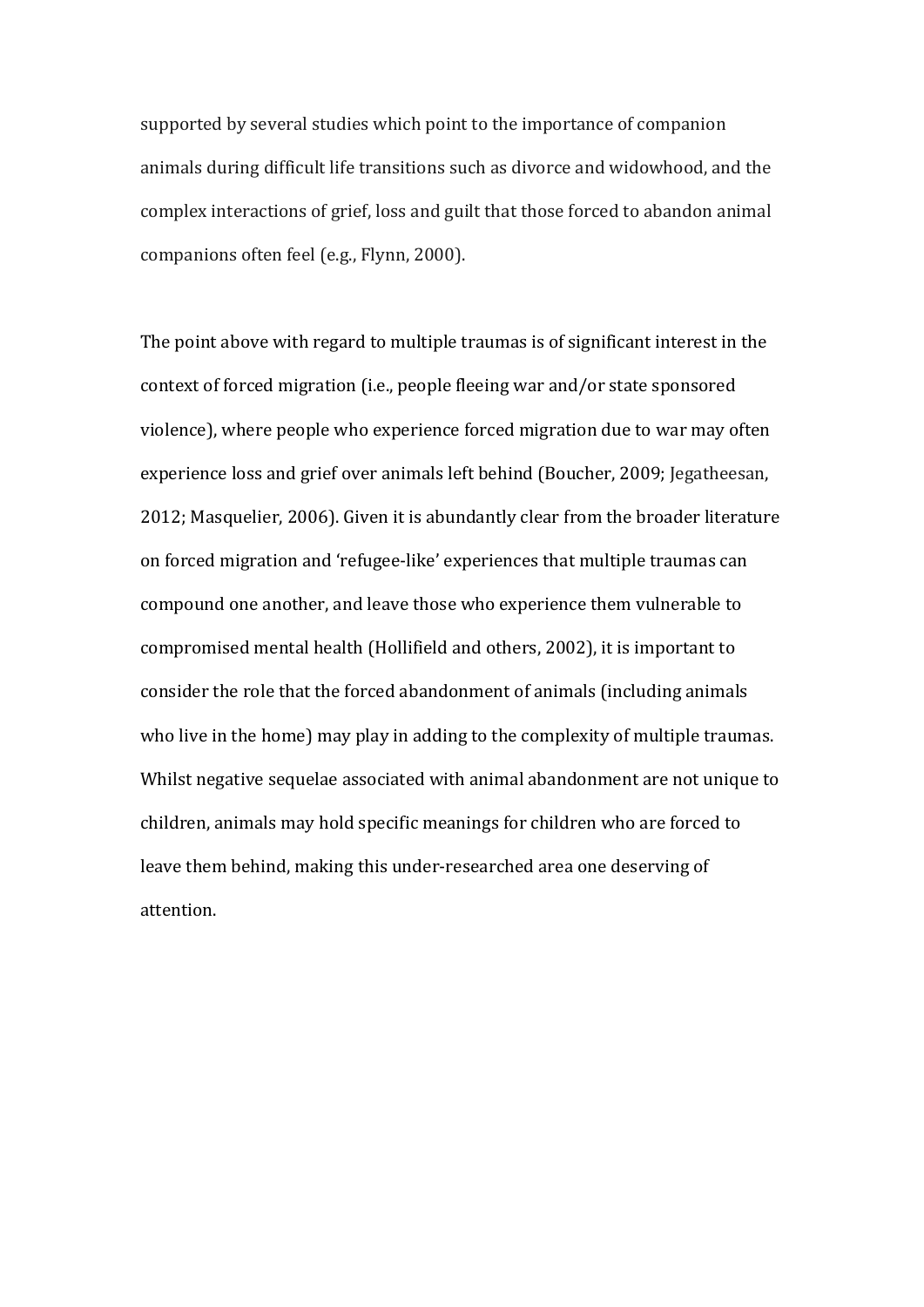### **Method**

#### *Project*

The data reported in this paper are derived from a longitudinal project conducted in Adelaide, South Australia, between 2012 and 2015. The project focused on the experiences of children of migrant or refugee backgrounds who entered into an English language program after arriving in Australia, following them through their time in the program and through their transition into mainstream schooling. Specifically, the project sought to examine factors that facilitate belonging in resettlement countries, and the intersections of belonging and migration in educational contexts.

### *Setting*

At the commencement of the project, the children were each enrolled in an Intensive English Language Program (IELP) located in Intensive English Language Centres (IELCs) which are situated on the grounds of public primary schools. Students are eligible for 12-18 months in the program. Students enter the program on a continuous, rolling, basis soon after their arrival in Australia. Students exit the program to either the same school as their IELC or to a different school, depending on the wishes of their parents and factors such as housing and job locations.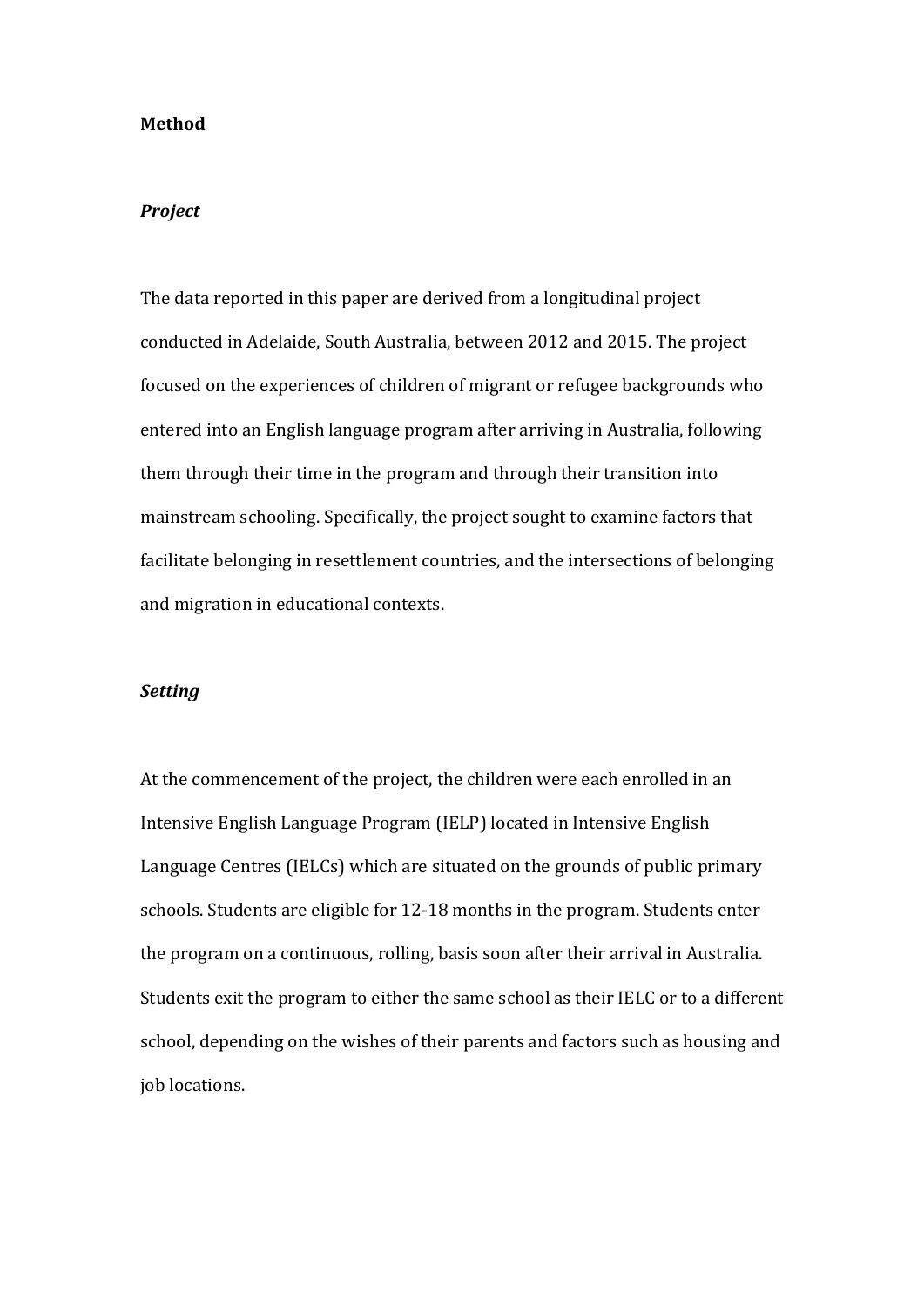### *Participants*

The project included a total of 63 children, enrolled at one of three different IELCs. This broader sample included 15 children with refugee backgrounds and 48 children with migrant backgrounds. Participants were aged between five and 13 years of age at the start of the study, with 28 female participants and 35 male participants. Participants came from 21 countries of origin: Bangladesh, China, Columbia, the Democratic Republic of the Congo, India, Indonesia, Iraq, Malaysia, Mongolia, Nepal, Pakistan, Papua New Guinea, the Philippines, Russia, Saudi Arabia, South Korea, Sri Lanka, Syria, Venezuela, Vietnam, and Zambia. Many spoke multiple languages, reflecting a number of moves prior to coming to Australia, with languages of origin including Urdu, Punjabi, Nepali, Mandarin, Bengali, Indonesian (Bahasa Indonesia), Spanish, Hindi and Gujarati.

The findings reported in this paper focus on a sub-sample of eight participants  $(13%$  of the original sample): six students with migrant backgrounds and two with refugee backgrounds, aged between six and 12 years old. Further details about these participants can be found in Table 1.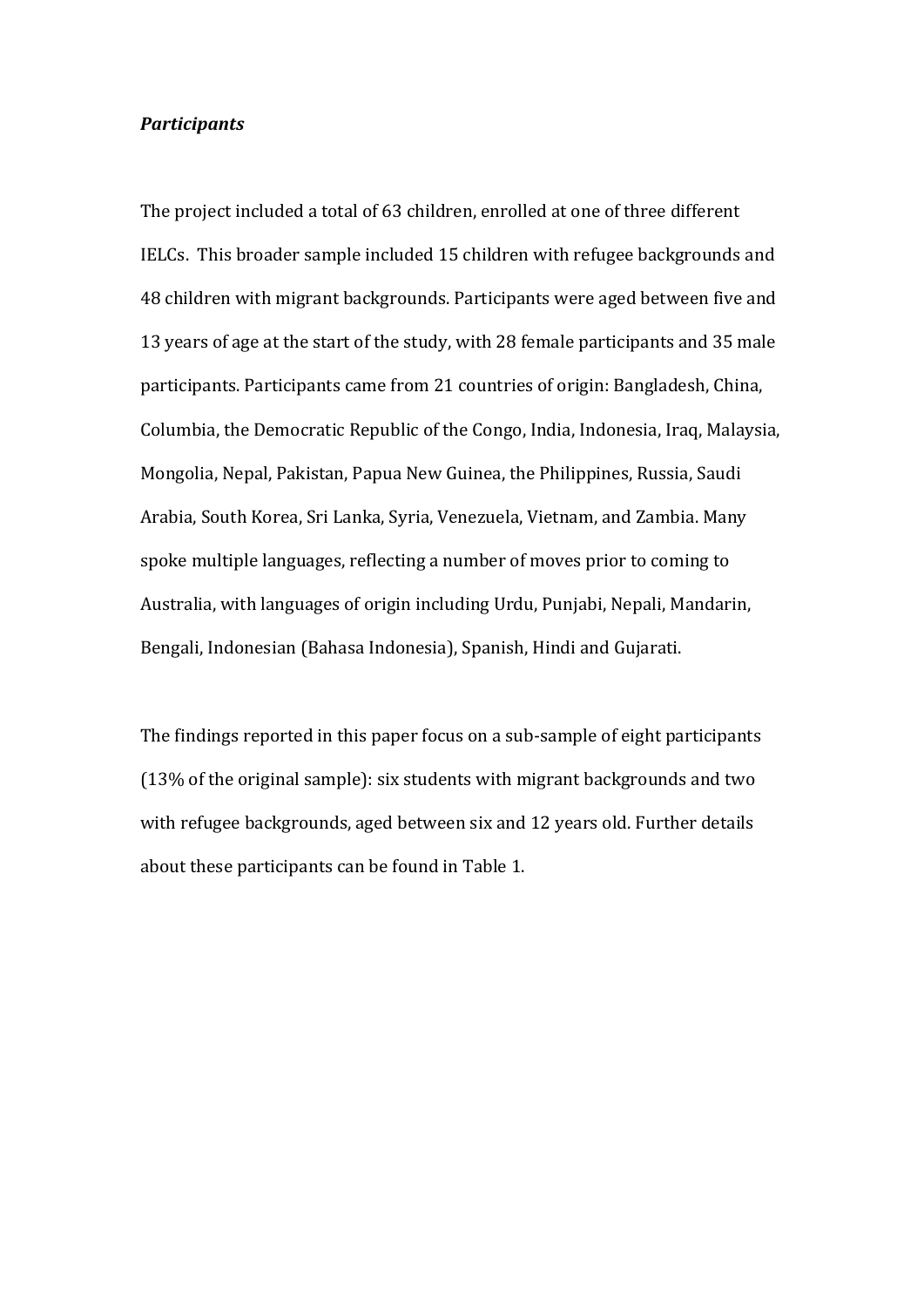| Participant number | Gender | Age | Country of Origin | Visa status on |
|--------------------|--------|-----|-------------------|----------------|
| and pseudonym      |        |     |                   | arrival        |
| 1. Mohammed        | Male   | 8   | Syria             | Refugee        |
| 2. Khushan         | Male   | 6   | India             | Migrant        |
| 3. Tatiana         | Female | 9   | Russia            | Migrant        |
| 4. Hei             | Female | 12  | China             | Migrant        |
| 5. Andy            | Male   | 11  | China             | Migrant        |
| 6. Chandi          | Female | 9   | Bangladesh        | Migrant        |
| 7. Brian           | Male   | 9   | Papua New Guinea  | Refugee        |
| 8. Aarav           | Male   | 6   | India             | Migrant        |

# *Procedure*

Ethics approval was granted by The University of Adelaide's Human Research Ethics Committee, and the Department of Education and Child Development (DECD) in South Australia for primary data collection. In addition, DECD also gave approval for the researchers to be provided with select demographic data about the children from the Education Department School Administration System (EDSAS).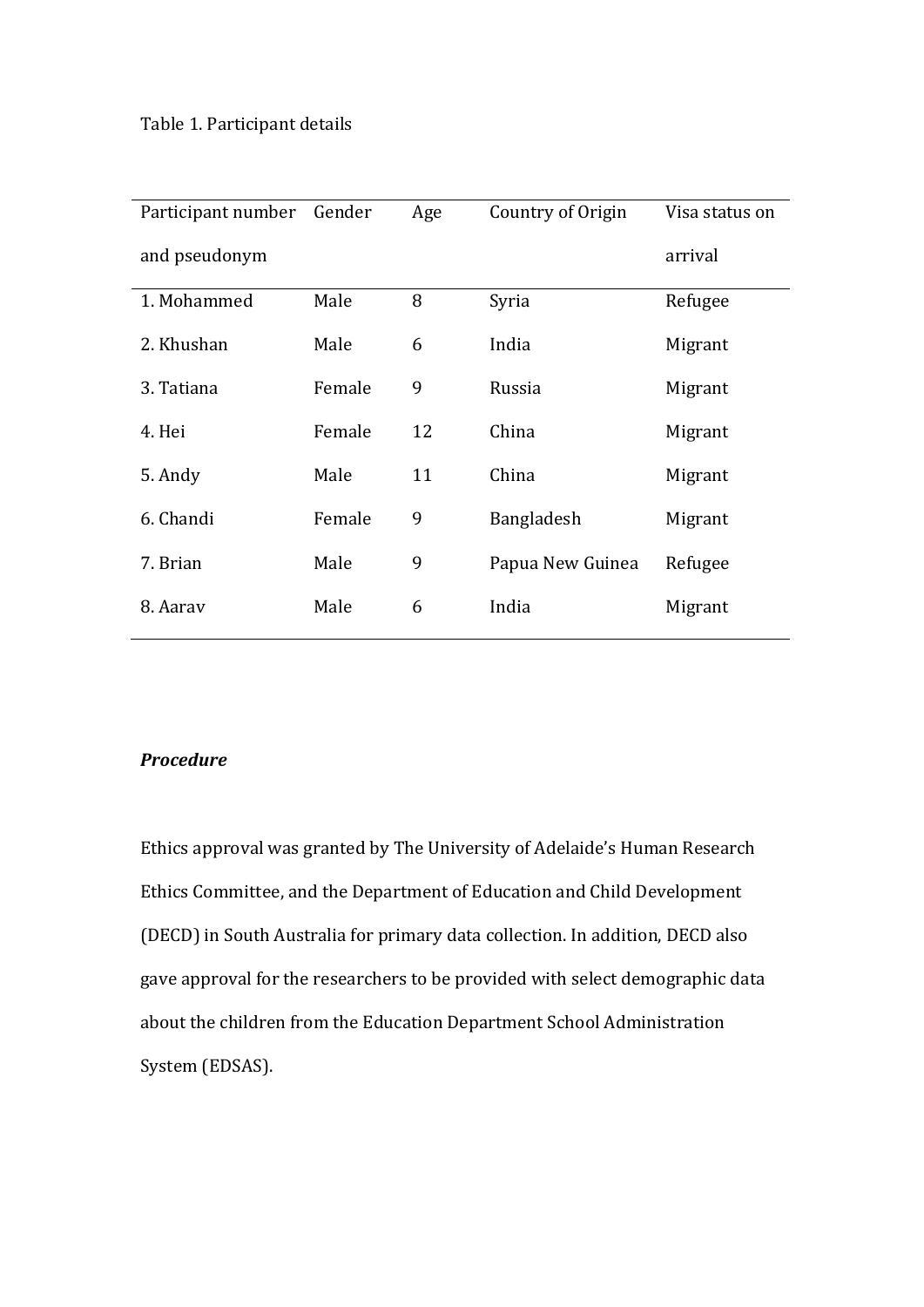It is important to note that the authors are aware of the ethical issues of working with this vulnerable group of young people, including issues such as gaining ongoing *assent* from children in addition to informed consent for parents and caregivers (Due, Riggs and Augoustinos, 2014; Gifford and others, 2007; Crivello and others, 2009; Ebrahim 2010). As such, the second author (who undertook the data collection) took care to ensure that the children themselves (rather than only their parents or carers) were informed about the study and its goals, and provided their assent to participate. Information sheets and consent forms (translated into first languages) were sent home to the parents or caregivers of all students enrolled in the IELP at the time of the study, with the exception of some families where it was considered inappropriate to do.

Following an initial ethnography of the schools, in which rapport was developed with students, interviews were conducted in conjunction with a professional interpreter where necessary. The interviews included open-ended questions concerning ethnic identity and belonging (based on Phinney, 1992), peer relationships and experiences at school and within the broader community based on questions included in the Australian Health and Wellbeing Survey (Bond et al, 2000), discrimination (based on Verkuyten, 1998), self-efficacy (see Bandura, 1990; Smith, Walker, Fields, Brookins, and Seay, 1999), and school transition. Examples include: "What country do you come from?"; "Do you like coming from [country]"; "Do you like it in Australia?"; and "Do you like school". All questions were developed or adjusted by the researchers in conjunction with the Department of Education and Child Development (DECD).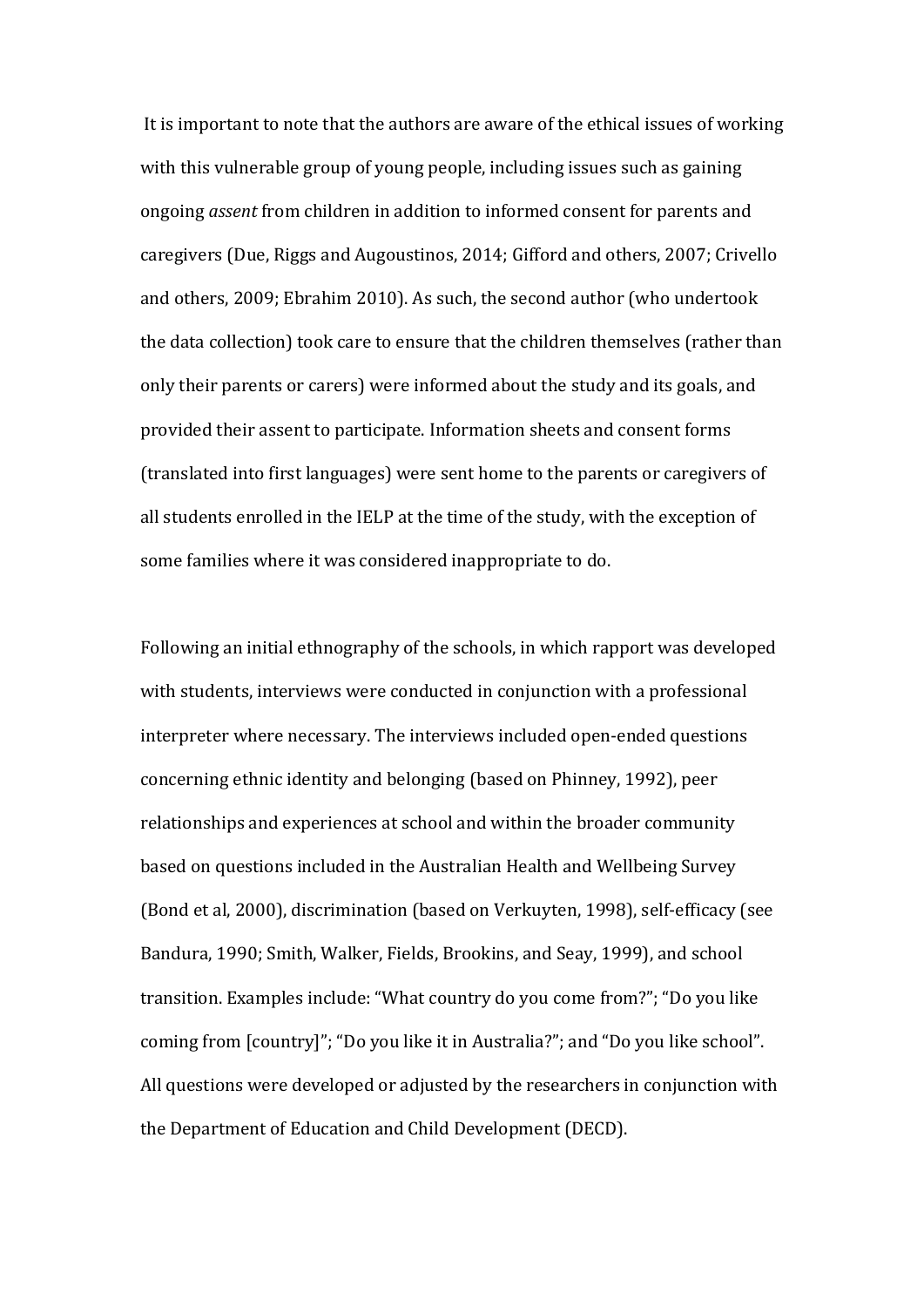In line with gaining ongoing assent, children were told that the study aimed to explore the things they liked or didn't like about school and other areas of their life in Australia, including things that helped them to feel that they belong. Demographic data concerning children were obtained from the data available in school databases, as the researchers were restricted to asking questions concerning time in Australia due to ethical constraints. This information included broad visas status, gender, and academic records. Interviews were transcribed by the second author and pseudonyms assigned.

#### *Analytic Approach*

No specific questions were asked about animal companions, however once the interviews were completed, the second author noted that a number of children had brought up the topic of animals in response to two questions that asked about their country of origin. It was thus deemed useful to conduct a deductive thematic analysis of the instances where this occurred. Whilst this was an ad hoc analysis, previous literature has at times similarly reported on findings specific to animal companions when this was not a focus of the research project (e.g., Charles and Davies, 2008).

Having identified instances where eight of the children spoke about animals, a thematic analysis was undertaken following the six stages outlined by Braun and Clarke  $(2006; 2013)$ : reading and familiarisation, coding, searching for themes, reviewing themes and producing a thematic map, naming and defining themes, and finalising the analysis through writing. The final thematic structure received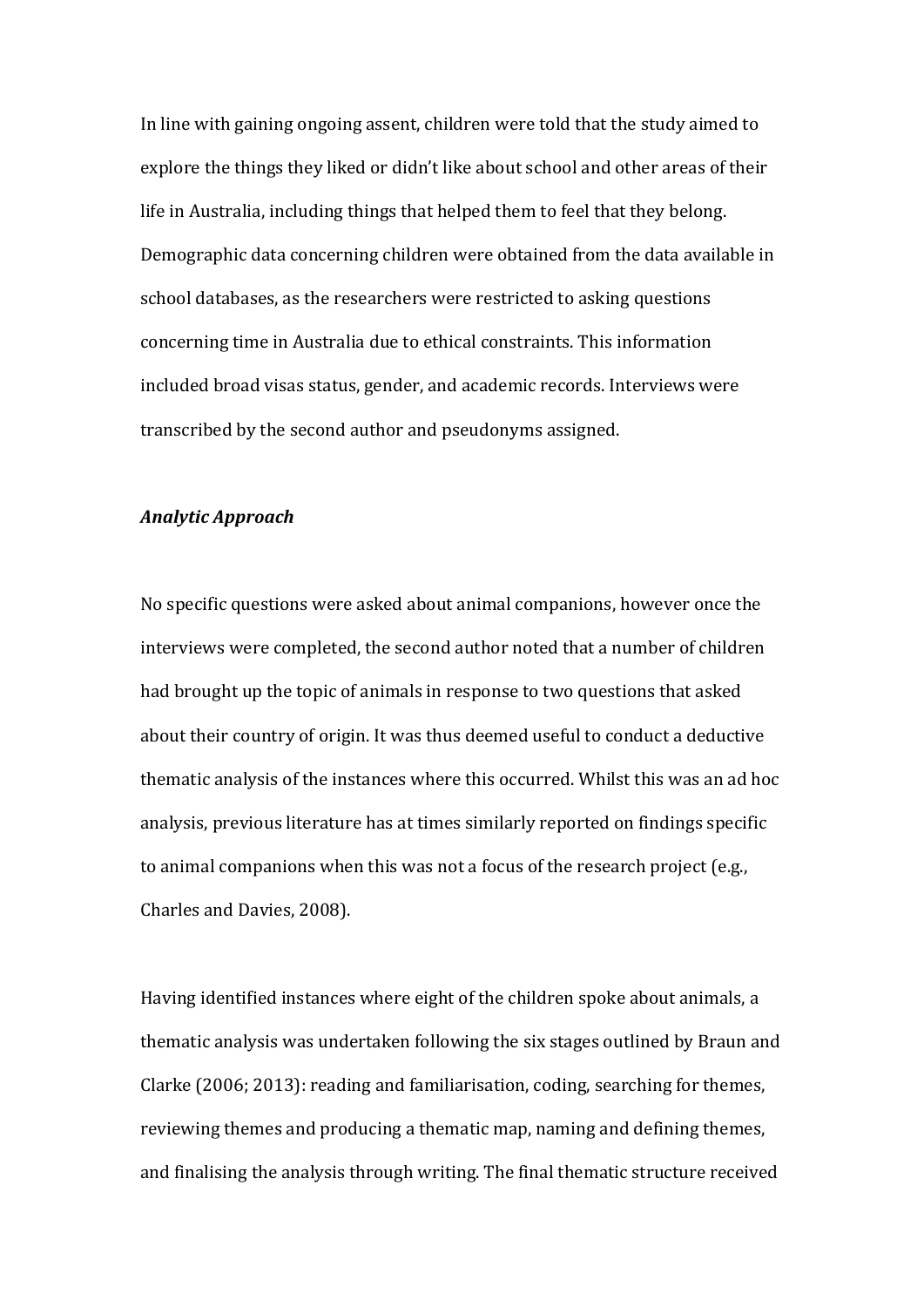consensus from all authors. Given the relatively small corpus of data on animals, all extracts are included in the analysis below.

### **Results**

The thematic analysis identified two themes: 1) migration and the loss of animals, and 2) animals as a source of strength and/or connection to Australia as the resettlement country. To a certain degree, these themes mirror the suggestions of Thompson and colleagues (2014), who utilise an attachment framework through which to understand the meaning of animal companions to people who experience natural disaster-related displacement. Thompson and colleagues suggest four aspects derived from Bowlby's (1999) account of attachment theory that may be applicable to animal-human relationships:  $1$ ) proximity maintenance, 2) a safe haven, 3) secure base, and 4) separation distress. The findings we report suggest that both aspects two and four are applicable to our participants, with some of the children we interviewed experiencing distress upon separation from animals, and some children reporting that relationships with animals offered them a safe haven that potentially relieved distress. The category 'animals' encompassed both animal companions, and animals as a general category.

## *Migration and the Loss of Animals*

That animals were a salient topic for some of the children in terms of what they liked about their country of origin (and thus potentially what was lost when they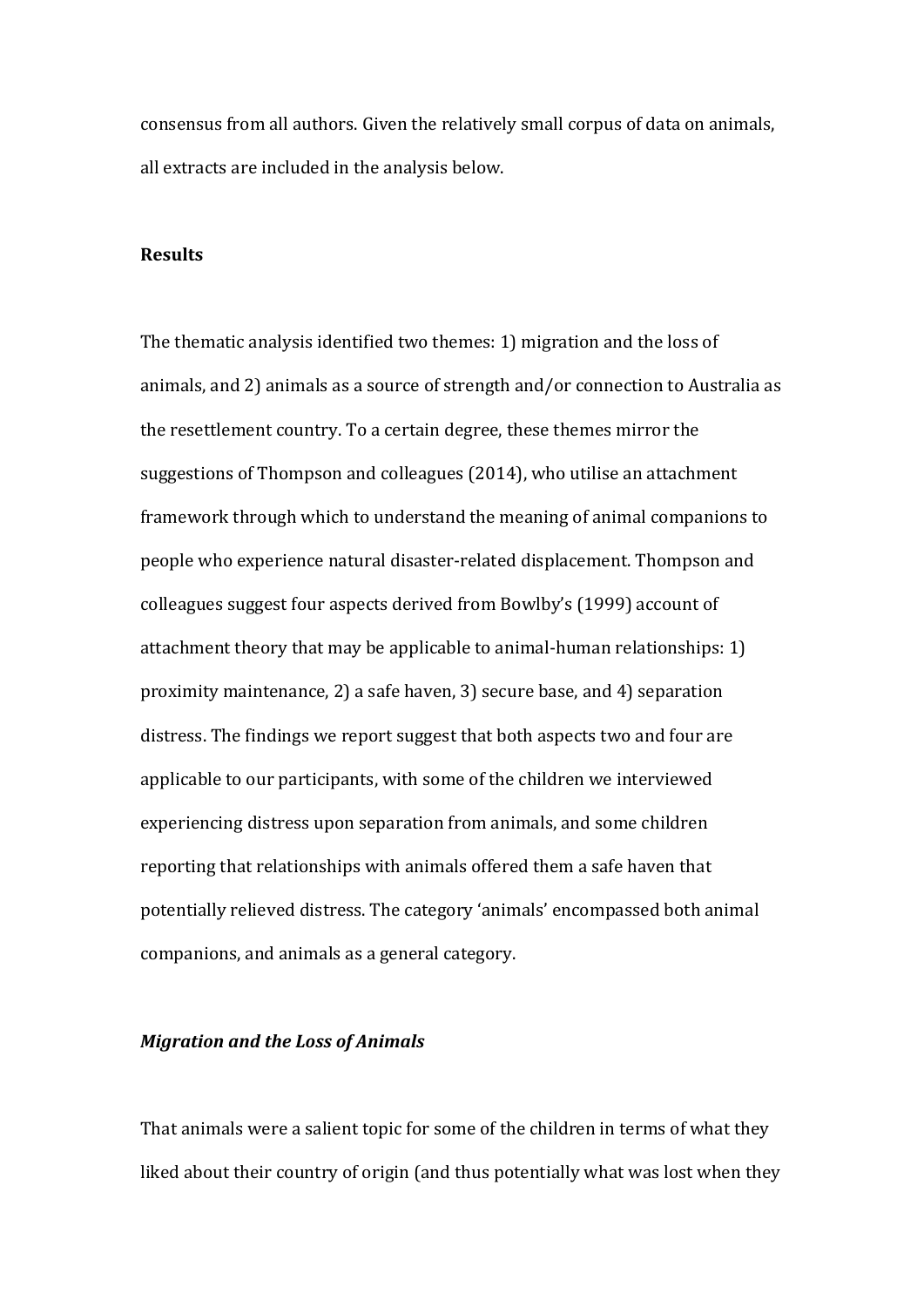left) was indicated by the fact they spoke about them without prompting. The first two extracts below come from the two children who arrived in Australia on a humanitarian visa, and in both cases animals were raised by the children in response to interview questions concerning ethnic identity and belonging. It is notable to us that both of these children only spoke about animals in terms of loss:

Interviewer: is there anything you like about being from Syria? Mohammad: my dog. I want to bring him from the aeroplane to here. Interviewer: yeah. Fair enough. Mohammad: you know what? I get food and put it in his mouth and he didn't bite me. He didn't be bad to me.

Interviewer: can you tell me where you come from? Brian: Papua New Guinea Interviewer: and do you like that? Brian: yes Interviewer: what do you like about it? Brian: I can go everywhere I like. And I like watching fish.

Of the eight children whose narratives are included in this paper, Mohammad was the child who most clearly stated that he wanted to bring an animal companion to Australia. By comparison, part of what Brian liked about his country of origin is being able to watch fish. There is a clear difference between these two accounts, though this does not necessarily undermine the fact that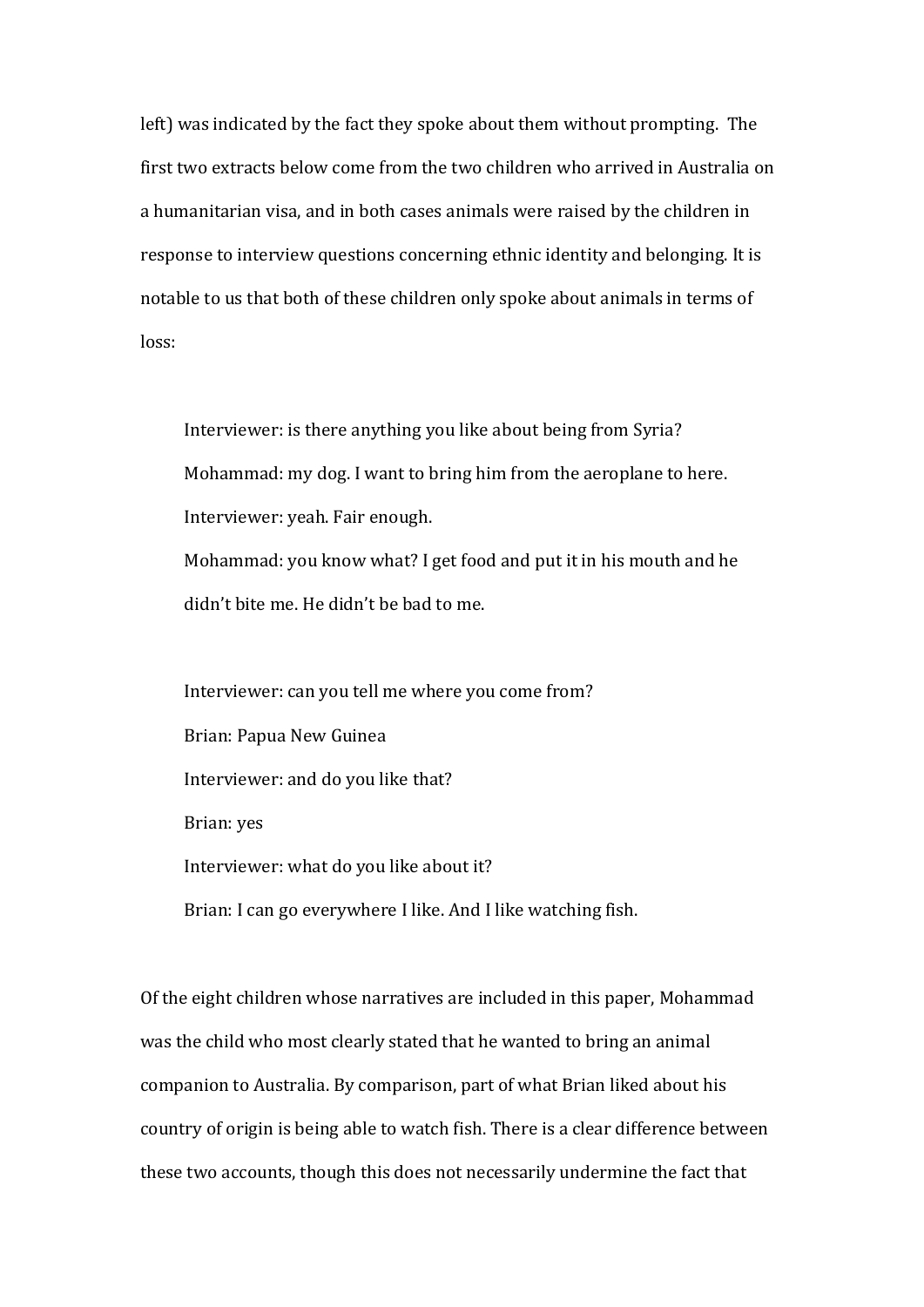animals were salient to Brian as a key aspect of his country of origin, even if the fish he likes to watch were not *per se* companion animals.

With regard to the other three extracts that appeared to evoke a sense of loss, the first situates the loss of relationships with animals as a reason for not liking resettlement in Australia, and therefore points to loss of animals as a factor which may decrease sense of belonging in a resettlement country:

Interviewer: what about Australia? Do you like living in Australia? Tatiana: I like it but mmm Australia is not for me. In Russia we have animal shops and I can go and buy everything like horse stuff but here there is no horse stuff. I only have horse play like two times.

For Tatiana, horses appear to have played an important role in her life in her country of origin. For many reasons – potentially including the lack of space to home horses (as indicated by Tatiana herself later in the interview where she states "...my house in Russia is like 3 times bigger than my house in Australia. In Australia my house is tiny!") – Tatiana is unable to engage with horses in Australia. For the following two migrant children, animals are also mentioned as something that they like about their countries of origin:

Interviewer: do you like being from India? Aray: yes Interviewer: what do you like about it? Aray: I like my dog there. And I like to play there.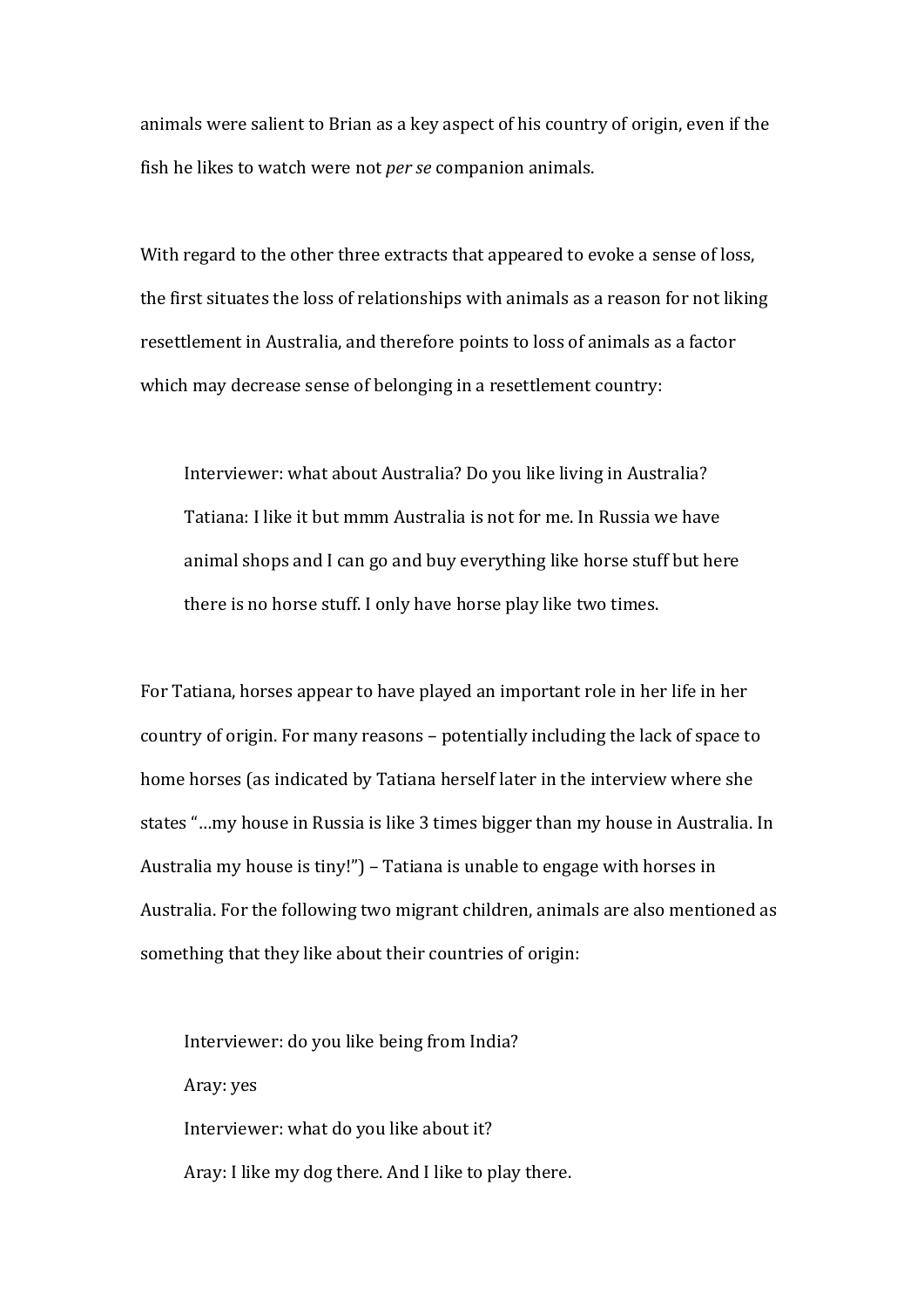Interviewer: how much do you like coming from Bangladesh? Chandi: Very much Interviewer: what do you like about it? Chandi: the desert park. It's a really big park. And it has a rollercoaster and stuff.... Living with my cousins and my grandma and grandpa. And having my animals there.

Animals, for both Aray and Chandi, are stated as reasons for why they like their country of origin. Here, leaving animal companions behind appeared to constitute a form of loss, perhaps particularly for children from refugee backgrounds who were unable to return to their home countries. As we shall see in the second theme, this is different to the experiences of some of the children from migrant backgrounds, who were able to return to visit their country of origin and who had the opportunity to see animal companions again.

### Animals as a Safe Haven Following Resettlement

The theme of animals as a safe haven appeared in two forms. The first appeared in the comments of Hei, who had been able to visit her country of origin and thus see her animal companions who had been left behind:

Interviewer: what about being in Australia now? What do you like about that?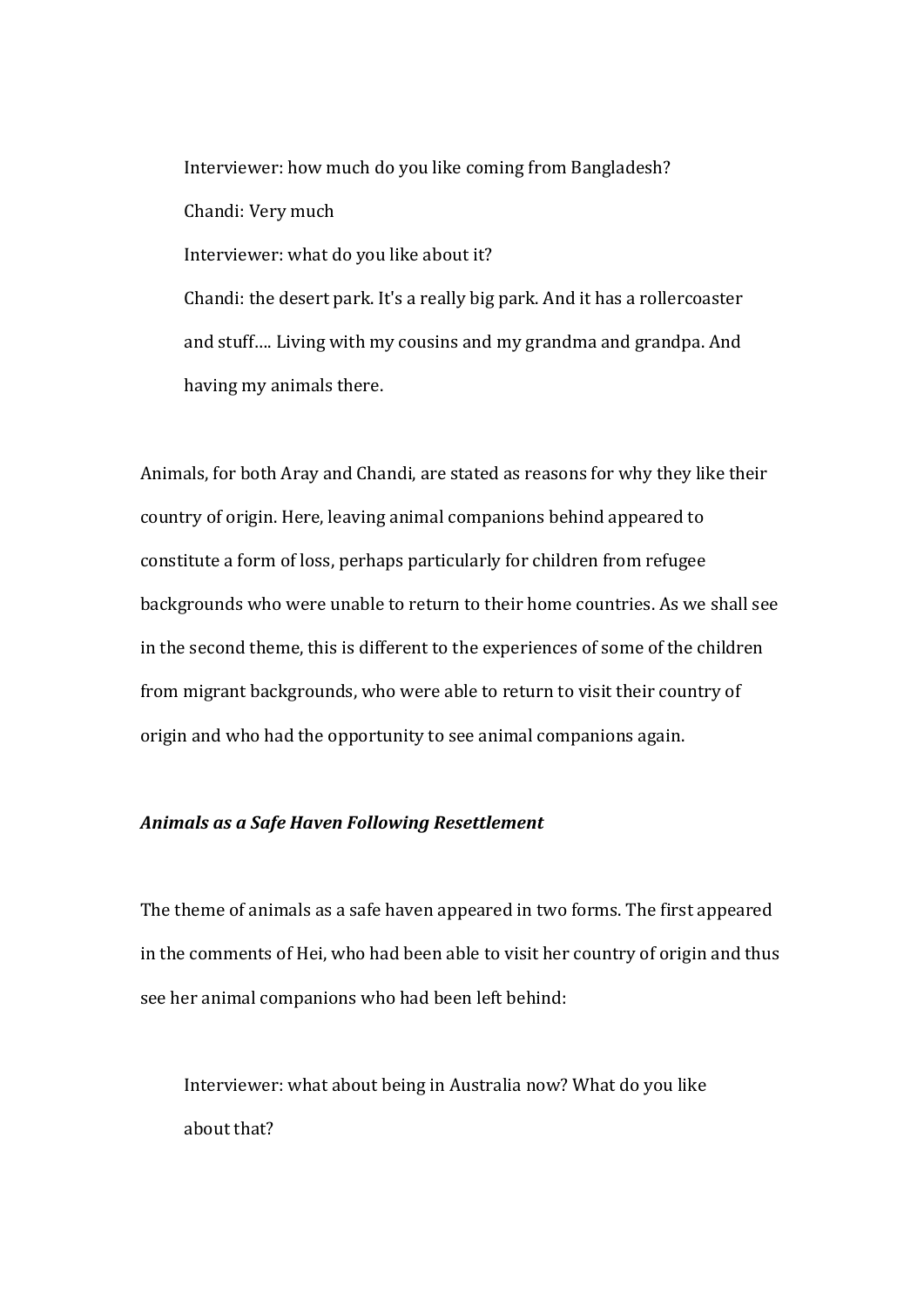Hei: ummmmm the food. And the people are really nice. And I liked ahhh I liked the  $-$  what's it called  $-$  the the  $-$  all Australia is like, really natural. I like the animals - that's right - they are cute! Interviewer: so have you been back to china? Hei: ves, twice Interviewer: so do you like doing that? Hei: yes Interviewer: so do you catch up with family? Hei: yes. And I see my pets.

Being able to visit family – including animal companions – appeared important to Hei, and potentially served as a facilitator of her resettlement experiences in Australia (i.e., that she knew she could see them again). Also important to Hei, as was the case for the other two children included in this theme, was the possibility of having time with animals in Australia:

Interviewer: what about living in Australia now? Do you like that? Khushan: mmmhmm. It's the best. Interviewer: what do you like about it? Khushan: playing. Activities. Go to the school. Playing with my friends. And I like to play with the birds. And with my dog. My dog is friendly. He is friends with the birds. He doesn't eat any birds. You know the cat wants to eat the birds. My dog chases the cats away.

Interviewer: what about living in Australia now do you like that?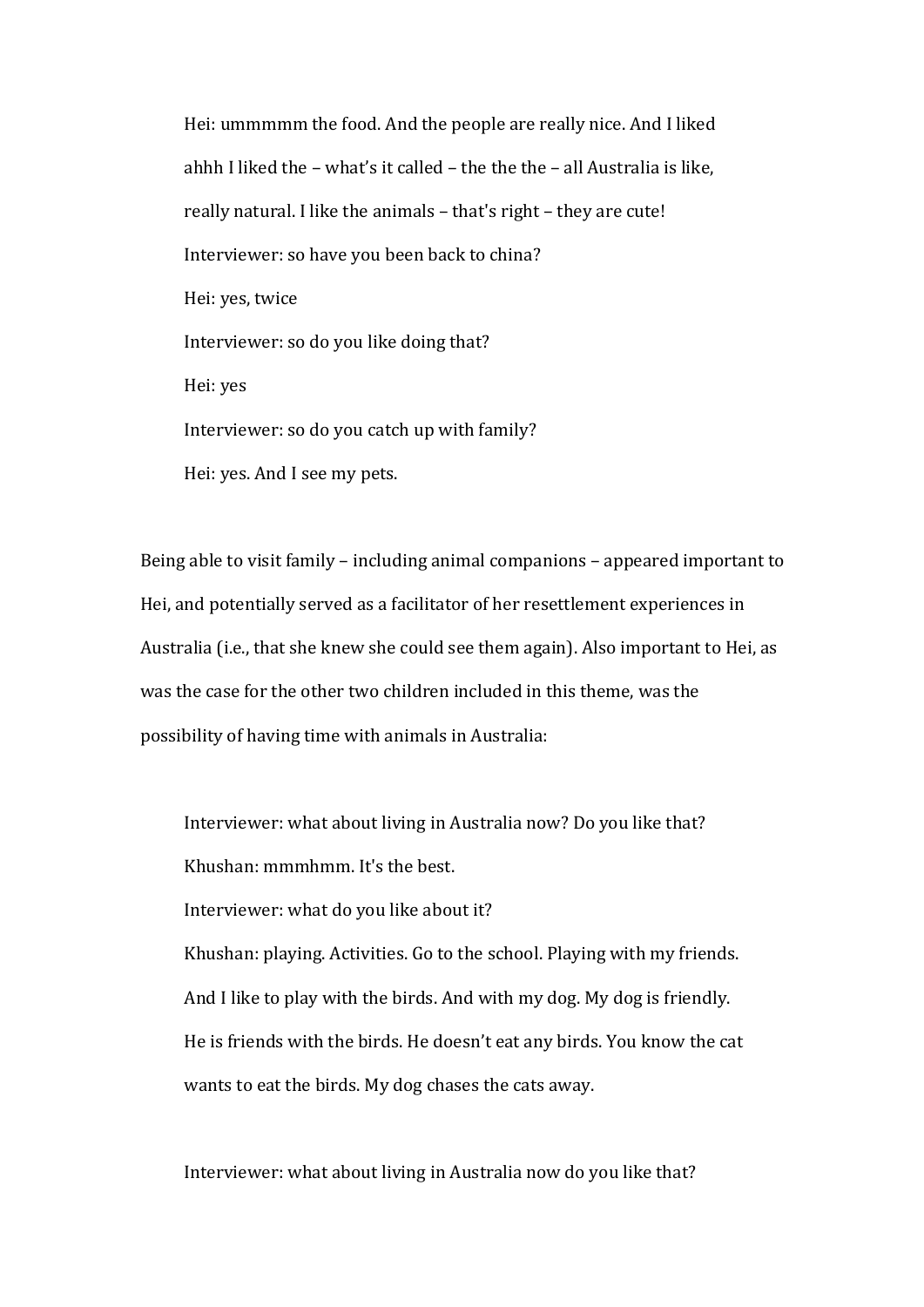#### Andy: yes

Interviewer: what do you like about it?

Andy: the homework is - there is less. And there are many animals. Like kangaroos and koalas.

Of all of the children interviewed, Khushan was the only child to mention currently living with animal companions. As other researchers have noted (e.g., Mattu, 2002), this may be a product of the fact that for many migrant or refugee families, living in rental accommodation typically prohibits cohabiting with animals. Children such as Andy and Hei, however, appeared to have found other ways through which to spend time with animals, which appeared to be an important source of identification with resettlement in Australia, and potentially contributed to a sense of belonging within Australia.

### **Discussion**

It is important to note, as we did above, that we did not ask participants specifically about animals. Moreover, no demographic or contextual information could be obtained beyond that accessible through the schools' databases. As such, the information that participants provided on this topic was relatively limited, and our findings must be interpreted with caution. Nonetheless, it was notable to us that children did bring up animals as a reference point when talking about both their country of origin, and in some cases when talking about Australia. Also notable is the fact that the two children of refugee backgrounds spoke about animals as a source of loss, and did not speak about animals as a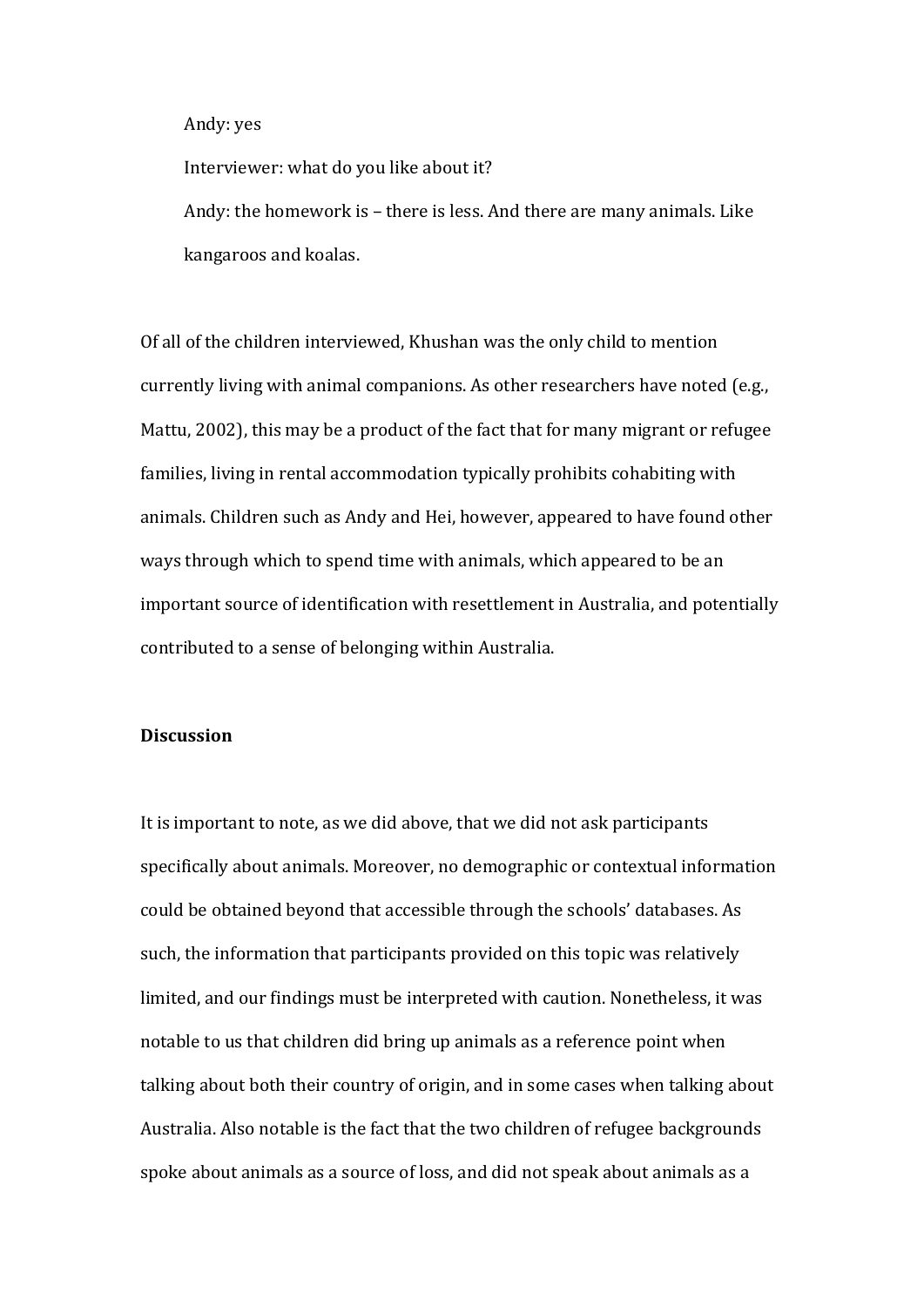safe haven, whereas migrant children did speak about animals as a safe haven in Australia, especially when they could 1) return to their country of origin and see animal companions who had been left behind, 2) live with animal companions in Australia, or 3) have opportunities to spend time with animals. Despite our small sample, our findings appear to offer some support for the work of Thompson and colleagues (2014) with regard to the utility of attachment theory as a framework for understanding the impact of separation from companion animals.

We now consider some of the potential implications of our findings, both specifically drawing on our findings, but also extrapolating more widely by drawing upon previous research and our own insights from the field of both migration studies and critical animal studies. Specifically, there are three points that we explore in turn. The first of these, and following Fox and Walsh  $(2011)$ and Thompson and colleagues (2014), focuses on how including animal companions in plans for migration or in responses to cases of forced migration may facilitate movement and subsequent wellbeing as facilitated by a sense of belonging. The second, following Hunt and colleagues (2008), focuses on the potential trauma of being separated from animal companions, and the service responses that this requires. Finally, we focus on animals themselves, and the ethical considerations that arise in the context of migration.

In terms of the inclusion of animal companions to facilitate migration, it seems clear from the two news reports with which we opened this paper that animal companions may both aid and hinder forced migration. For those who are able to plan enough ahead to have a passport for their animal companion, being able to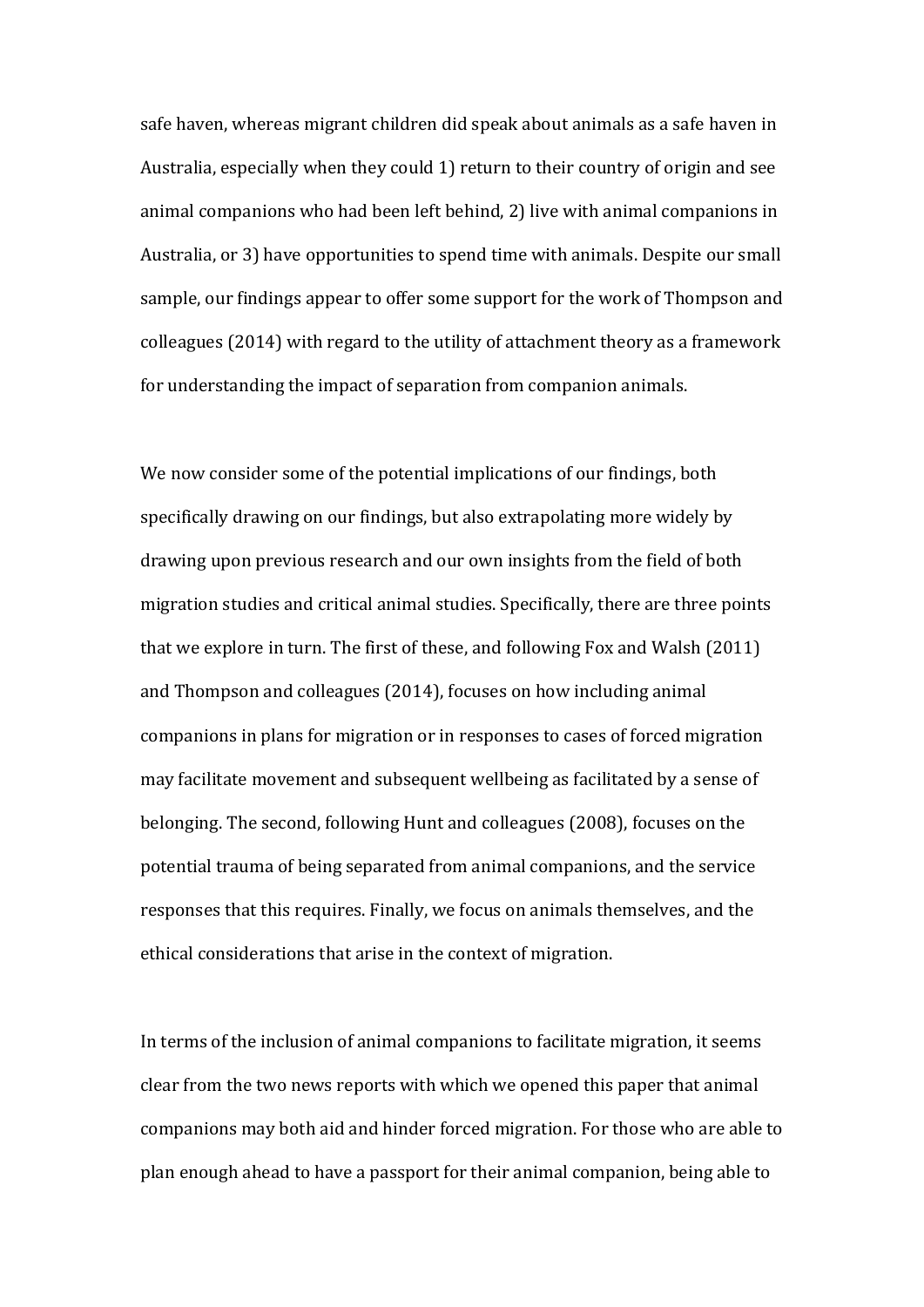leave, travel, and be granted refuge along with animals may be a factor that encourages them to migrate, and subsequently to experience a sense of belonging in their country of resettlement. Supporting potential refugees to access animal passports, or to access quarantining that can provide time for animal passports to be secured, is thus an important task facing humanitarian organisations into the future. This requires humanitarian responses that facilitate awareness of the possibility of migrating with animal companions.

Shifting to focus on service responses in resettlement countries, it seems clear from our data that at least some children of migrant or refugee backgrounds welcome being able to spend time with animals, and that this may increase a sense of belonging in a resettlement country. The literature on animals as members of therapeutic teams for young people who have experienced trauma is unequivocal in its support for this practice (Kemp and others, 2014; Martin and Farnum, 2002), including with refugee populations (Every and others, 2015). Yet beyond the mental health sector, there are likely opportunities for children, even those who are doing relatively well, to connect and spend time with animals. Whilst services targeted at refugees and migrants are always at risk of funding cuts, it would seem important nonetheless to advocate for such services to connect in with other services through which connections with animals may be facilitated. This may be through zoos, through animal shelters, or through organisations that bring animals to visit children in schools.

Finally, and perhaps in some ways in contradiction to the suggestions made above, it is vital that animals' rights and needs are considered, including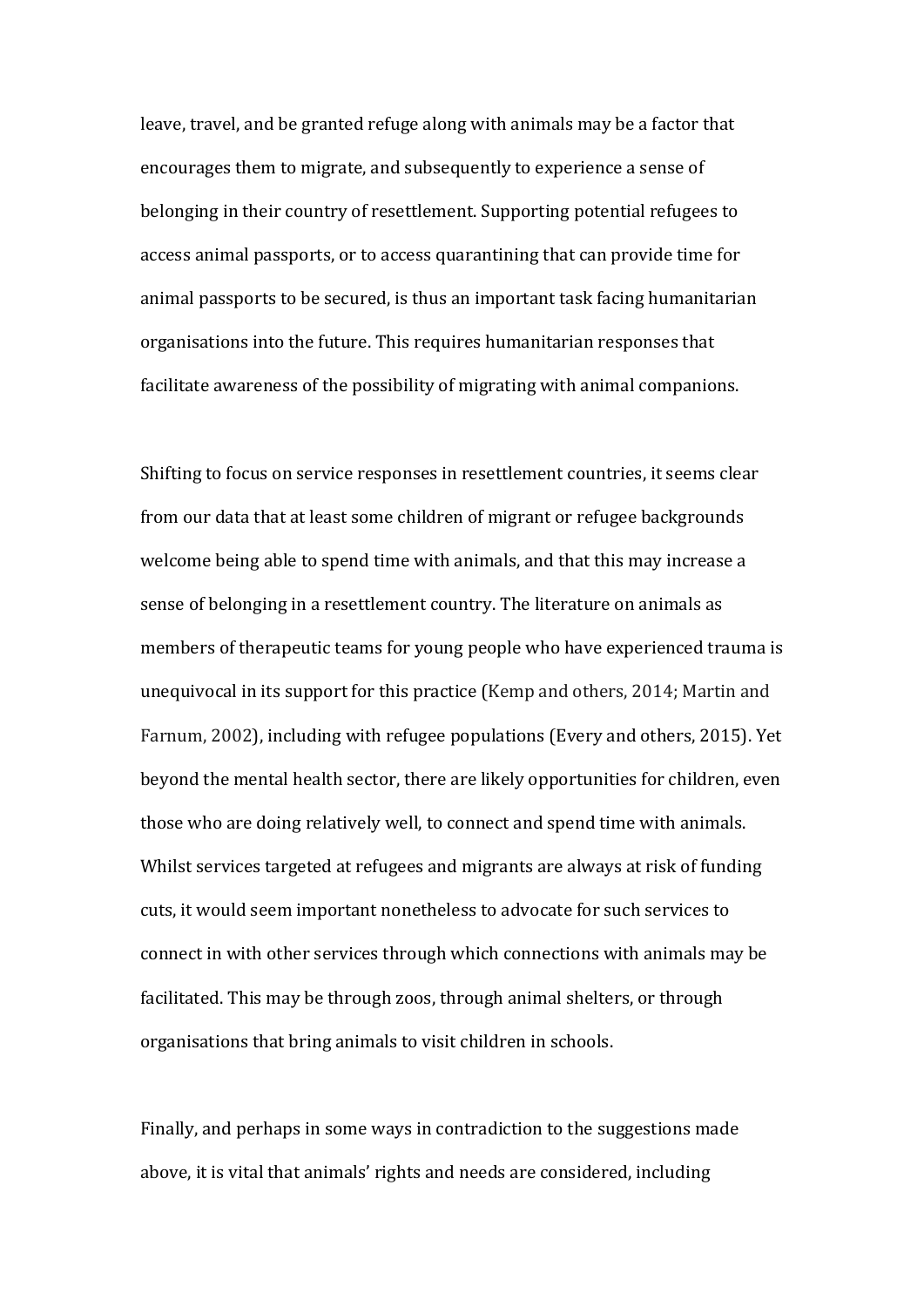instances where they may not necessarily align with those of humans. The multidisciplinary field of human-animal studies increasingly points toward the problems inherent to conducting research into human-animal relations that prioritises human interests and issues (e.g., Birke and Hockenhull, 2012; Hamilton and Taylor, 2012). Not only does it lead to poor scholarship (in that one part of the dyad is ignored in the research), but it helps reinforce social constructed hierarchies that privilege humans, which much of this scholarship seeks to contest. There is thus an important role for animal welfare advocates to act on behalf of animals in instances of migration that are not in their best interest. Similarly, whilst animal therapies may be beneficial to humans, it is important to maintain a focus on whether such therapies are beneficial to animals (Evans and Gray, 2012; Taylor and others, 2016). Whilst children visiting zoos, or having animals visit schools, may be beneficial to children, such experiences may not be beneficial to animals, who are forced to live in zoos or be exposed to children outside of their daily environment (Bisgould, 2014; Cole and Stewart, 2014).

Despite the limitations noted here, our findings add to previous social anthropological research on the meaning of animals to people from non-western cultures, in addition to adding to research on animals in the context of forced migration by focusing specifically on children. Needed, however, is further research that purposively focuses on children's experiences of migration (either forced or planned migration) and their relationships with animals. Research is also needed on how animals experience migration. Whilst we can take at face value the suggestions in the news reports included in the opening of this paper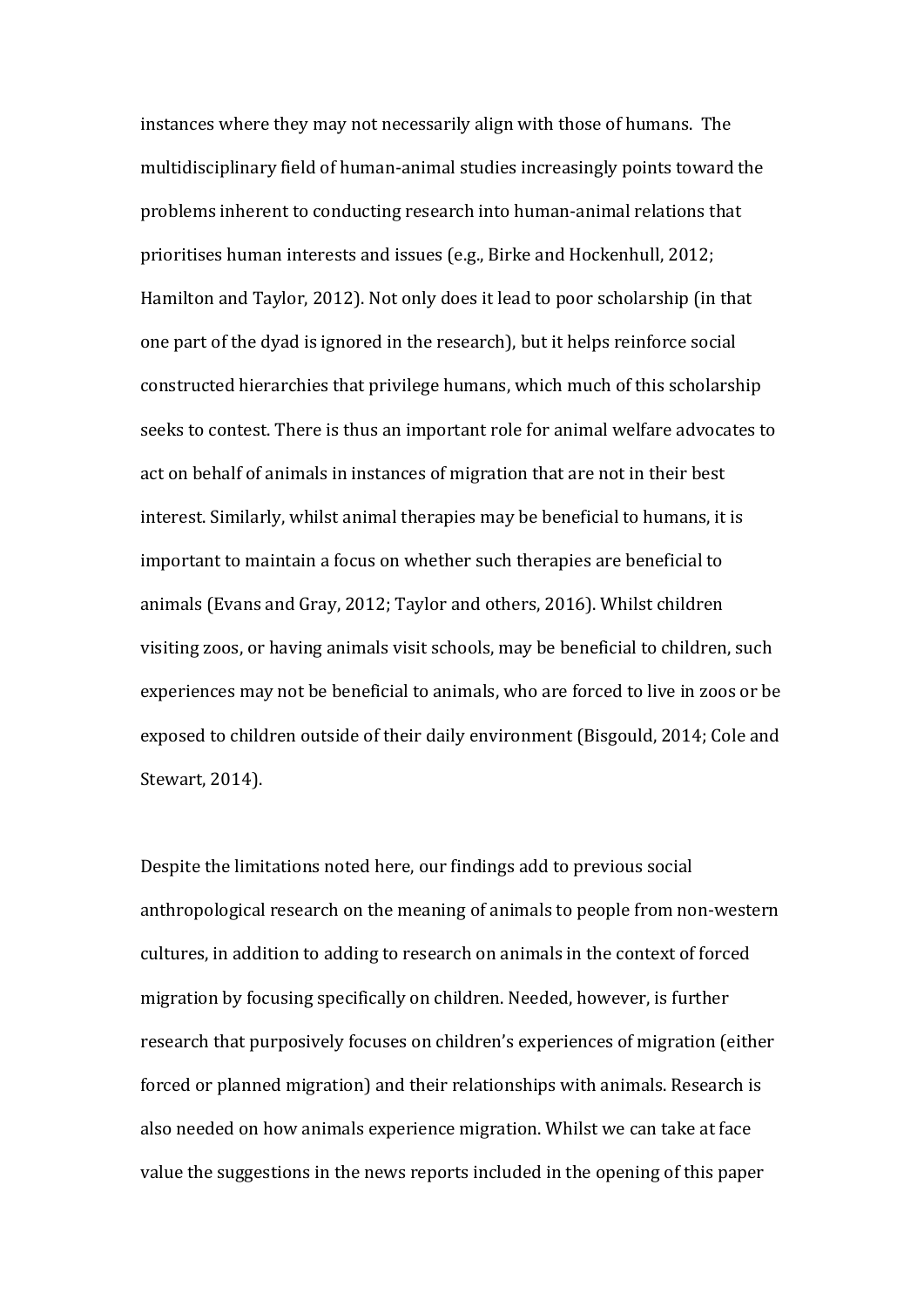that the 17-year-old young person loves his dog, and whilst we can agree with the journalist who suggests that the dog who is travelling with the couple is a part of their family, these are human-centric accounts. How animals cope with migration, and how their interests are best served, must be the focus of future research. It is only by looking at all sides of the equation (including children and adults, animals, service providers, and governments who engender situations where migration becomes necessary) that we can truly understand the full picture of what it means for humans and animals to migrate together.

## **References**

Arbour R, Signal T, Taylor N. 2009. Teaching kindness: The promise of humane education. *Society & Animals* **17**: 136-148.

Bandura A. 1990. *Multidimensional Scales of Perceived Self-Efficacy*. Stanford, CA: Stanford University.

Birke L, Hockenhull J. 2012. Crossing Boundaries: Investigating Human-Animal *Relationships*. Boston and Leiden: Brill Academic Press.

Bisgould L. 2014. Gay penguins and other inmates in the Canadian legal system. In *Critical Animal Studies: Thinking the Unthinkable*. Sorenson J (ed). Ontario: Canadian Scholars' Press; 27-45.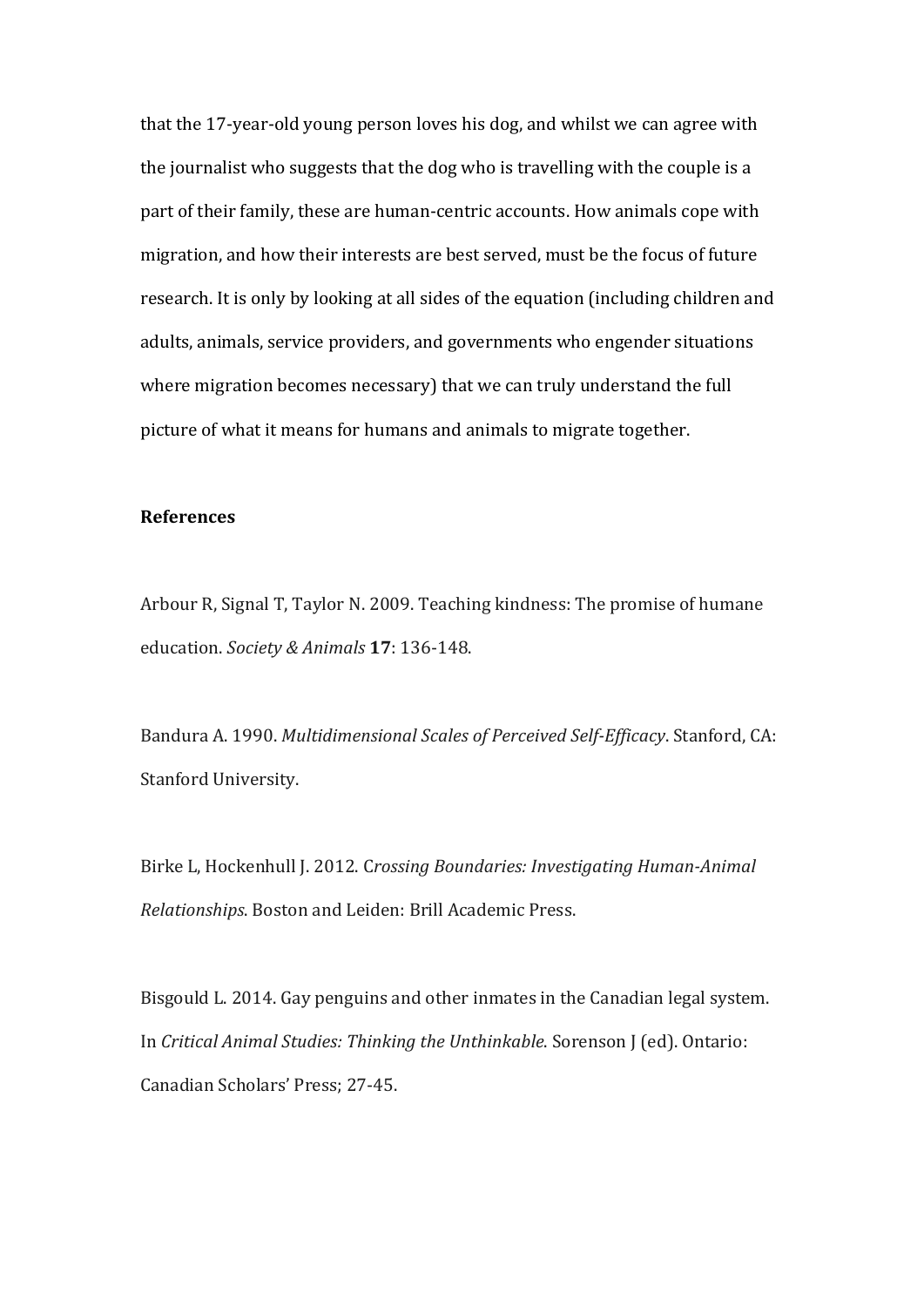Bond L, Thomas L, Toumbourou J, Patton G, Catalano R. 2000. *Improving the Lives* of Young Victorians in our Community: A Survey of Risk and Protective Factors. Melbourne: Center for Adolescent Youth

Boucher M. 2009. *Finding Resiliency, Standing Tall: Exploring Trauma, Hardship* and *Healing* with *Refugees*. New York: Lake Avenue Baptist Church.

Bowlby J. 1999. *Attachment: Attachment and Loss*. New York: Basic Books.

Braun V, Clarke V. 2006. Using thematic analysis in psychology. *Qualitative Research in Psychology* **3**: 77-101. DOI:10.1191/1478088706qp063oa

Chardonnens E. 2009. The use of animals as co-therapists on a farm: The childhorse bond in person-centred equine-assisted psychotherapy. Person-Centred *and Experiential Psychotherapies* **8:** 319–332.

Charles N. 2014. 'Animals just love you as you are': experiencing kinship across the species barrier. *Sociology* **48***:* 715-730. DOI: 10.1177/0038038513515353

Charles N, Davies CA. 2008. My family and other animals: pets as kin. *Sociological Research Online* **13***.* 

Cole M, Stewart K. 2014. Our Children and Other Animals. Farnham: Ashgate.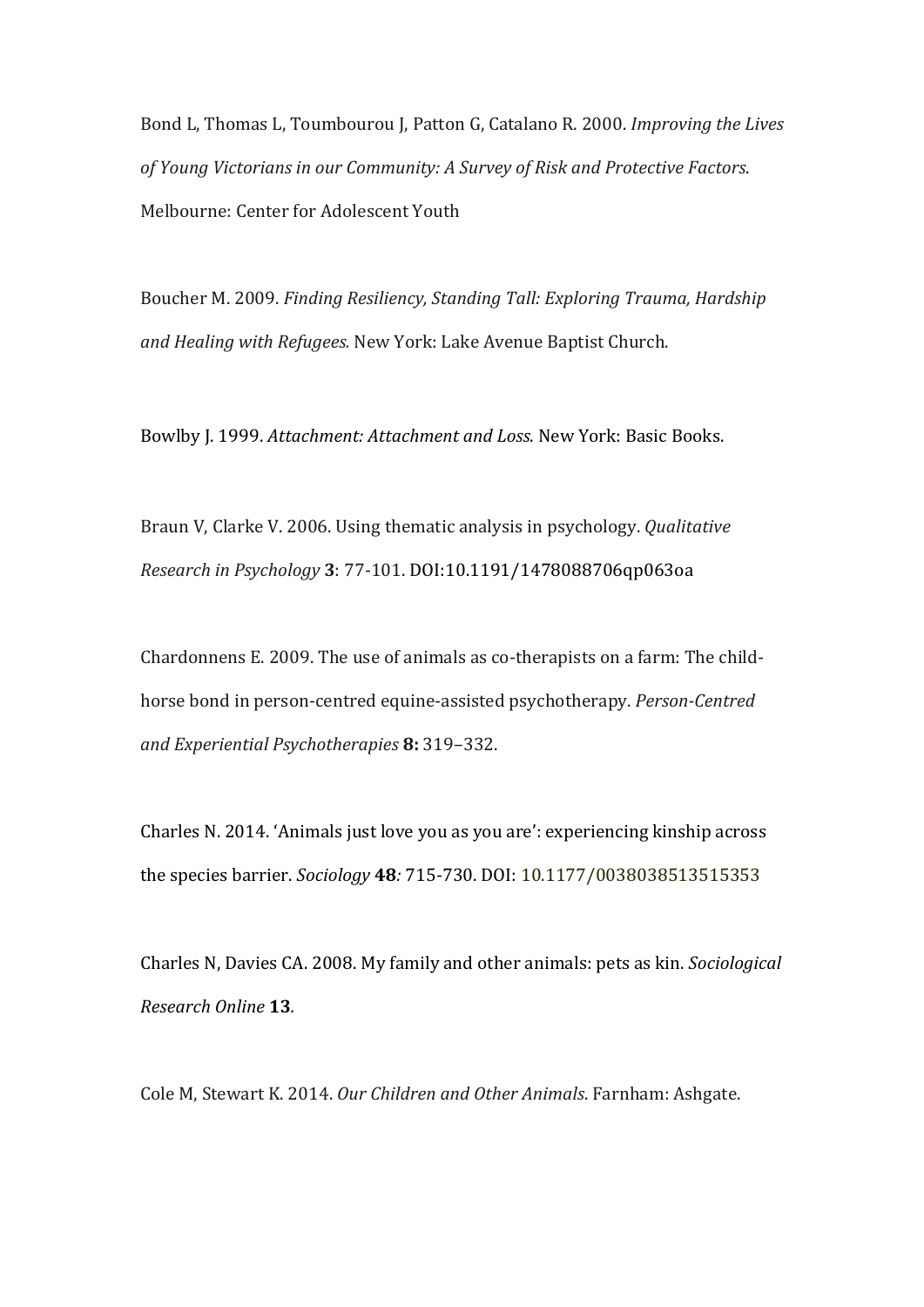Crivello G, Camfield L, Woodhead M. 2009. How can children tell us about their wellbeing? exploring the potential of participatory research approaches within *Young Lives*. *Social Indicators Research* **90**: 51-72. DOI: 10.1007/s11205-008- 9312-x

Dearden L. 2015. 'I love my dog, I need her': Syrian refugee, 17, walks 300 miles carrying pet to Europe. *The Independent*, 21 September.

Due C, Riggs DW, Augoustinos M. 2014. Research with children of migrant and refugee background: a review of child-centered research. *Child Indicators Research* **7***:* 209-227. DOI: 10.1007/s12187-013-9214-6

Endenburg N, van Lith H. 2011. The influence of animals on the development of children. The veterinary Journal **190**: 208-214.

Evans N, Gray C. 2012. The practice and ethics of animal-assisted therapy with children and young people: is it enough that we don't eat our co-workers? *British Journal of Social Work* **42**: 600-617. DOI: 10.1093/bjsw/bcr091

Every D, Smith K, Smith B, Trigg J, Thompson K. 2015. How can a donkey fly on the plane? the benefits and limits of animal therapy with refugees. *Clinical Psychologist*. DOI: 10.1111/cp.12071

Faber Taylor A, Kuo F. 2005. Is contact with nature important for healthy child development? State of the evidence. In *Children and their Environments:*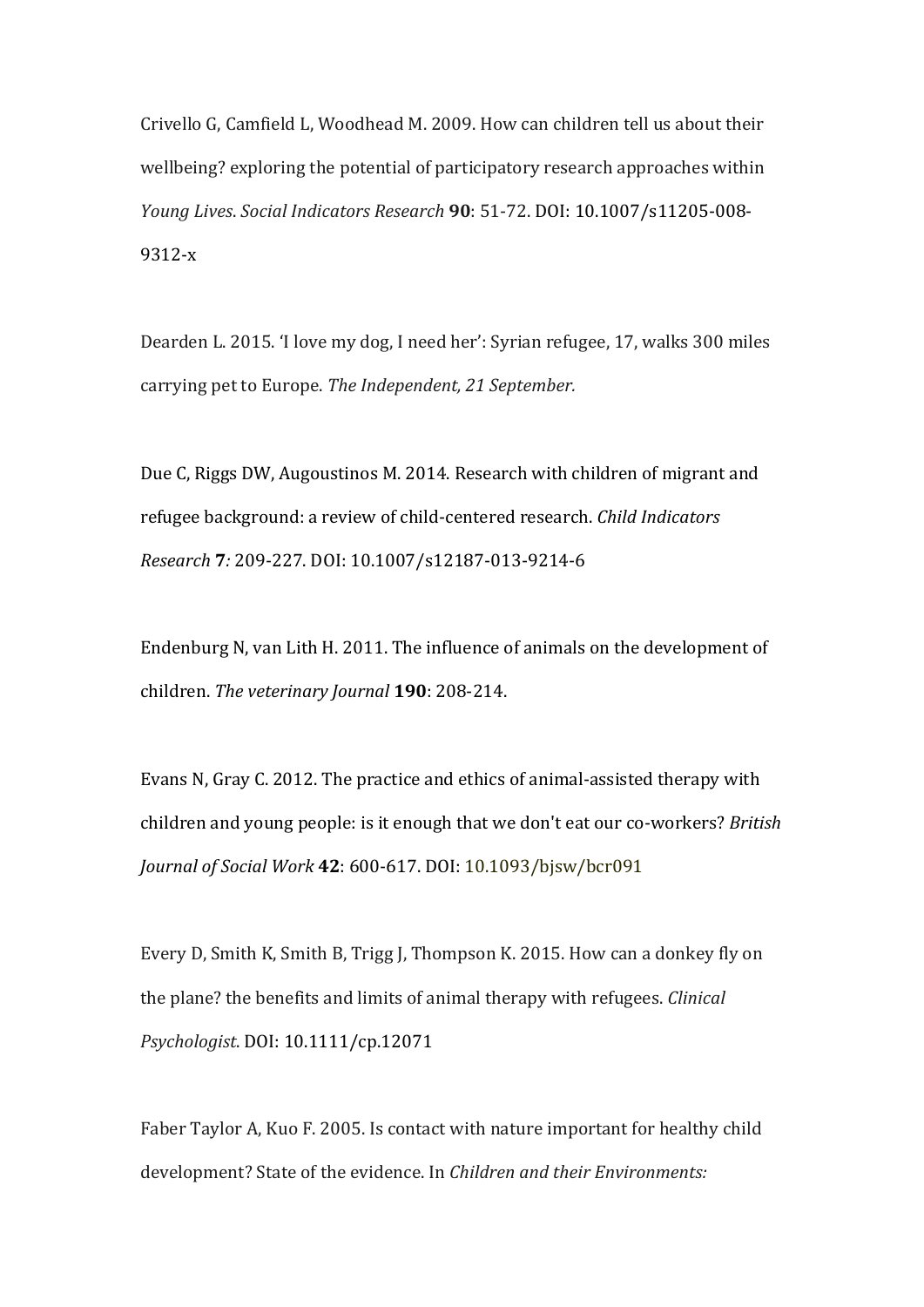Learning, Using and Designing Spaces. Spencer C, Blades M (eds). Cambridge: Cambridge University Press.

Flynn C. 2000. Woman's best friend: pet abuse and the role of companion animals in the lives of battered women. *Violence Against Women* 6: 162-177. DOI: 10.1177/10778010022181778

Fox R, Walsh K. 2011. Furry belongings: Pets, migration and home. In *Animal Movements, Moving Animals: Essays on Direction, Velocity and Agency in Humanimal Encounters.* Bull J (ed). Uppsala: Upsala University; 97-118.

Gifford SM, Bakopanos C, Kaplan I, Correa-Velez I. 2007. Meaning or measurement? researching the social contexts of health and settlement among newly arrived refugee youth in Melbourne, Australia. *Journal of Refugee Studies* 20: 414-440. DOI: 10.1093/jrs/fem004

Hagerty BM, Williams R, Oe H. 2002. Childhood antecedents of adult sense of belonging. *Journal of Clinical Psychology* **58**(7): 793-801. 

Hamilton, L, Taylor, N. 2012. Ethnography in evolution: Adapting to the animal "other" in organizations. *Journal of Organizational Ethnography*, 1(1): 43-51.

Hollifield M, Warner T, Lian N, Krakow B, Jenkins J, Kesler J, Stevenson J, Westermeyer J. 2002. Measuring trauma and health status in refugees. *Journal of the American Medical Association* **288**: 611-621.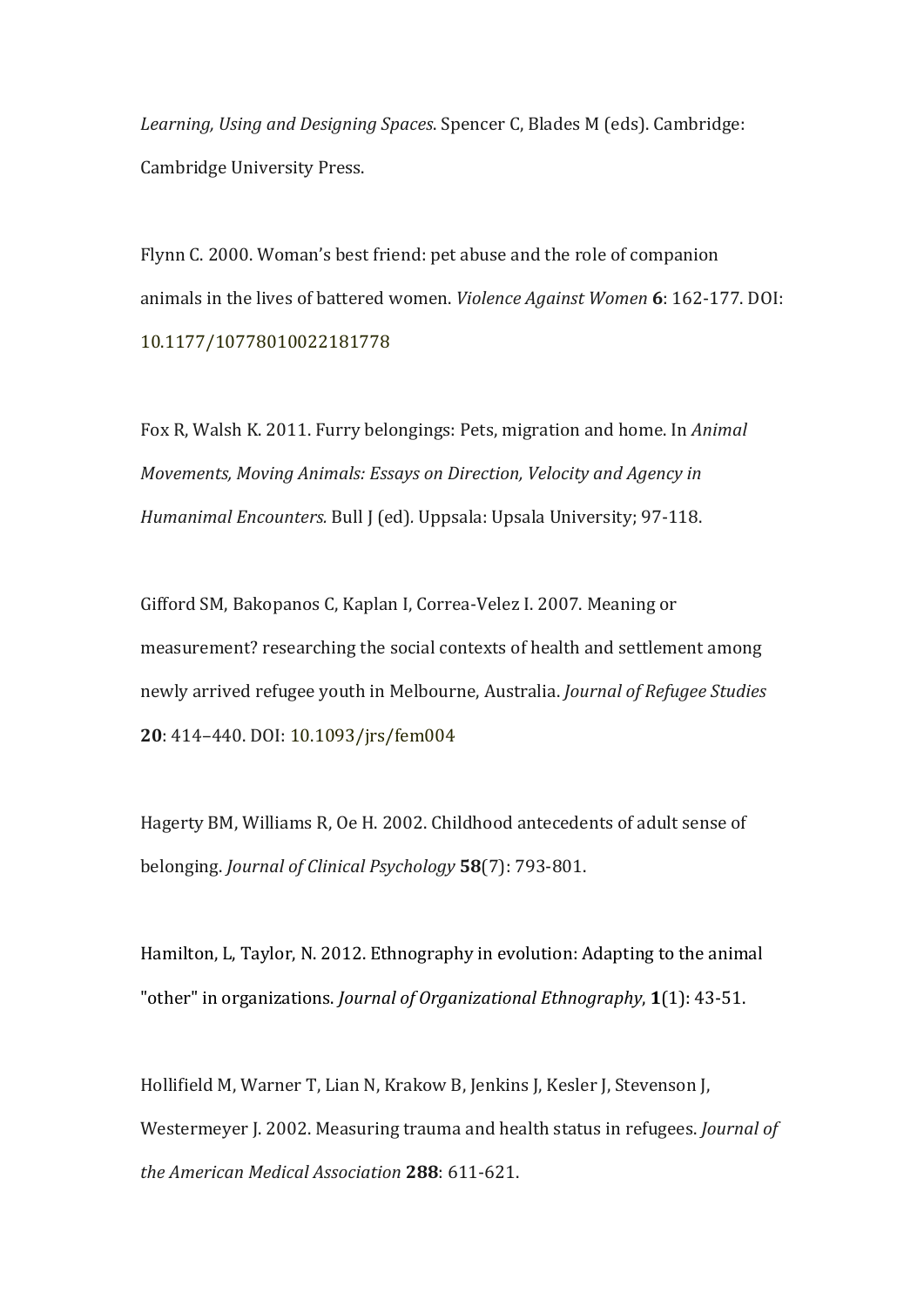Hunt M, Al-Awadi H, Johnson M. 2008. Psychological sequelae of pet loss following Hurricane Katrina. *Anthrozoös* **21**: 109-121.

Hurn S. 2012. *Humans and Other Animals: Cross-Cultural Perspectives on Human-*Animal Interactions. London: Pluto Press.

Jegatheesan B. 2012. Using an adaptive methodology to study human-animal interactions in cultural context. Anthrozoös 25: s107-s121. DOI:10.2752/175303712X13353430377138

Kellert S. 2002. Experiencing nature: Affective, cognitive, and evaluative development in children. In *Children and Nature: Psychological, Sociocultural, and Evolutionary Investigations.* Kahn P, Kellert S (eds). Cambridge, Mass: MIT Press.

Kemp K, Signal T, Botros H, Taylor N, Prentice K. 2014. Equine Facilitated Therapy with Children and Adolescents Who Have Been Sexually Abused: a Program Evaluation Study. *Journal of Child and Family Studies* **23**: 558-566. DOI: 10.1007/s10826-013-9718-1

Lambert NM, Stillman TF, Hicks JA, Kamble S, Baumeister RF, Fincham FD. 2013. To belong is to matter: Sense of belonging enhances meaning in life. *Personality and Social Psychology Bulletin* **39**(11): 1418-1427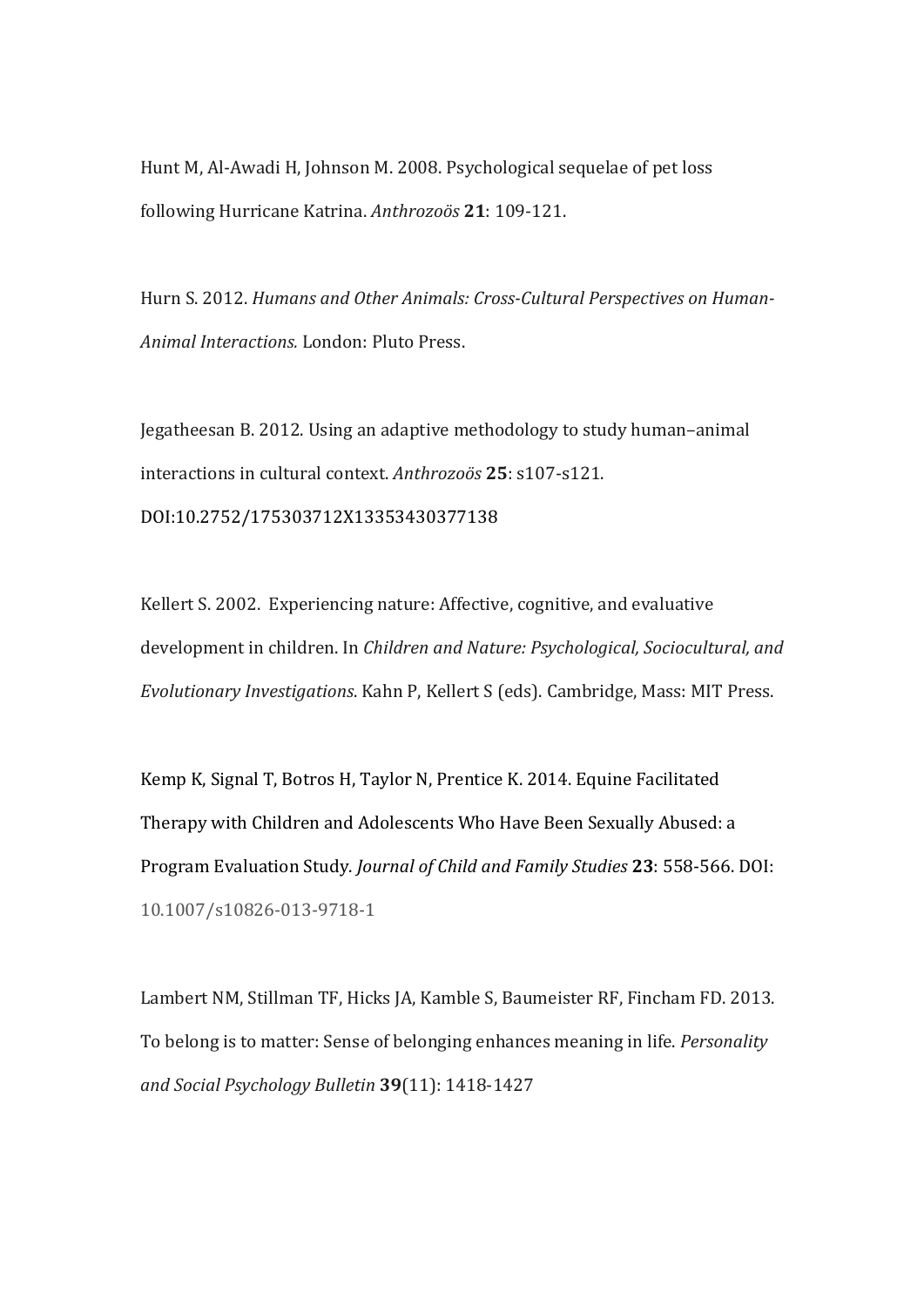Martin F, Farnum J. 2002. Animal-assisted therapy for children with pervasive developmental disorders. Western Journal of Nursing Research 24: 657-670. DOI: 10.1177/019394502320555403

Mattu P. 2002. A Survey on the Extent of Substandard Housing Problems Faced by *Immigrants and Refugees in the Lower Mainland of British Columbia.* Mosaic.

Masquelier A. 2006. Why Katrina's victims aren't refugees: musings on a "dirty" word. *American Anthropologist* **108**: 735-743. DOI: 10.1525/aa.2006.108.4.735

O'Connor M, Sanson A, Hawkins MT, Letcher P, Toumbourou JW, Smart D, Vassallo S, Olsson CA. 2011. Predictors of positive development in emerging adulthood. *Journal of Youth and Adolescence* 40(7): 860-874.

Ogbu J. 1978. Minority Education and Caste. San Diego, CA: Academic Press.

Phinney JS. 1992. The multigroup ethnic identity measure: a new scale for use with diverse groups. *Journal of Adolescent Research* 7: 156-176. DOI: 10.1177/074355489272003

Power E. 2008. Furry families: making a human-dog family through home. *Social and Cultural Geography* **9***:* 535-555. DOI:10.1080/14649360802217790

Raphaelle Davis C. 2015. Refugee crisis: offer of help for Syrian couple escaping with their dog. The Examiner, September 8.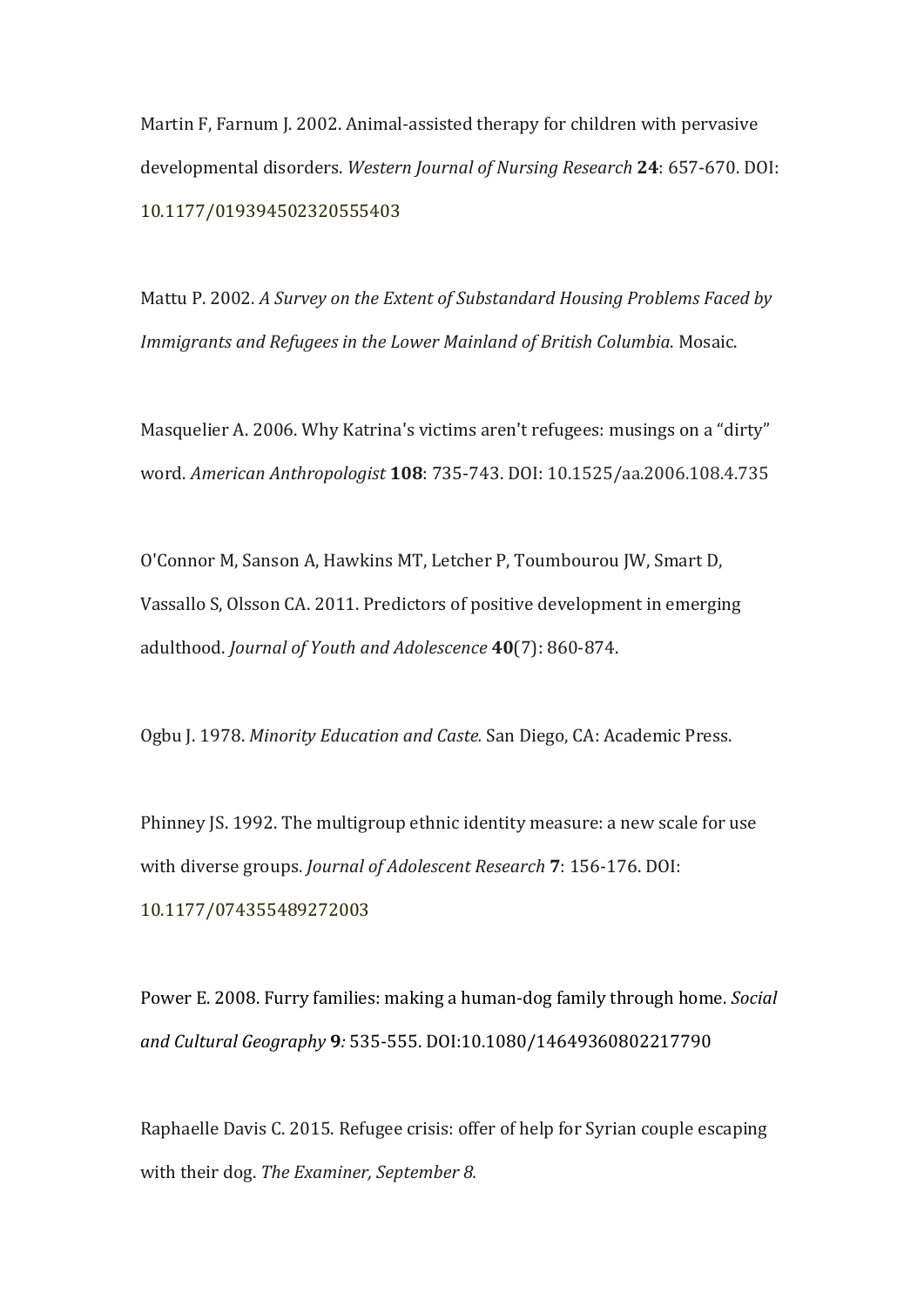Roffey S. 2013. Inclusive and exclusive belonging: the main impact on individual and community well-being. *Educational and Child Psychology* 30(1): 38-49.

Signal T, Taylor N, Prentice K, McDade M, Burke K. 2016. Going to the dogs: A quasi-experimental assessment of animal assisted therapy for children who have experienced abuse. *Applied Development Science*. DOI:10.1080/10888691.2016.1165098

Taylor N. 2013. *Humans, Animals and Society: An Introduction to Human-Animal Studies.* New York: Lantern Books.

Taylor N, Fraser H, Signal T, Prentice K. 2016. Social work, animal-assisted therapies and ethical considerations: a programme example from Central Queensland. *British Journal of Social Work* **46**:135-152. DOI: 

0.1093/bjsw/bcu115

Thompson K, Every D, Rainbird S, Cornell V, Smith B, Trigg J. 2014. No pet or their person left behind: increasing the disaster resilience of vulnerable groups through animal attachment, activities and networks. *Animals* 4: 214-240. DOI: 10.3390/ani4020214

Tipper B. 2011. 'A dog who I know quite well': everyday relationships between children and animals. *Children's Geographies* 9: 145-165. DOI:

10.1080/14733285.2011.562378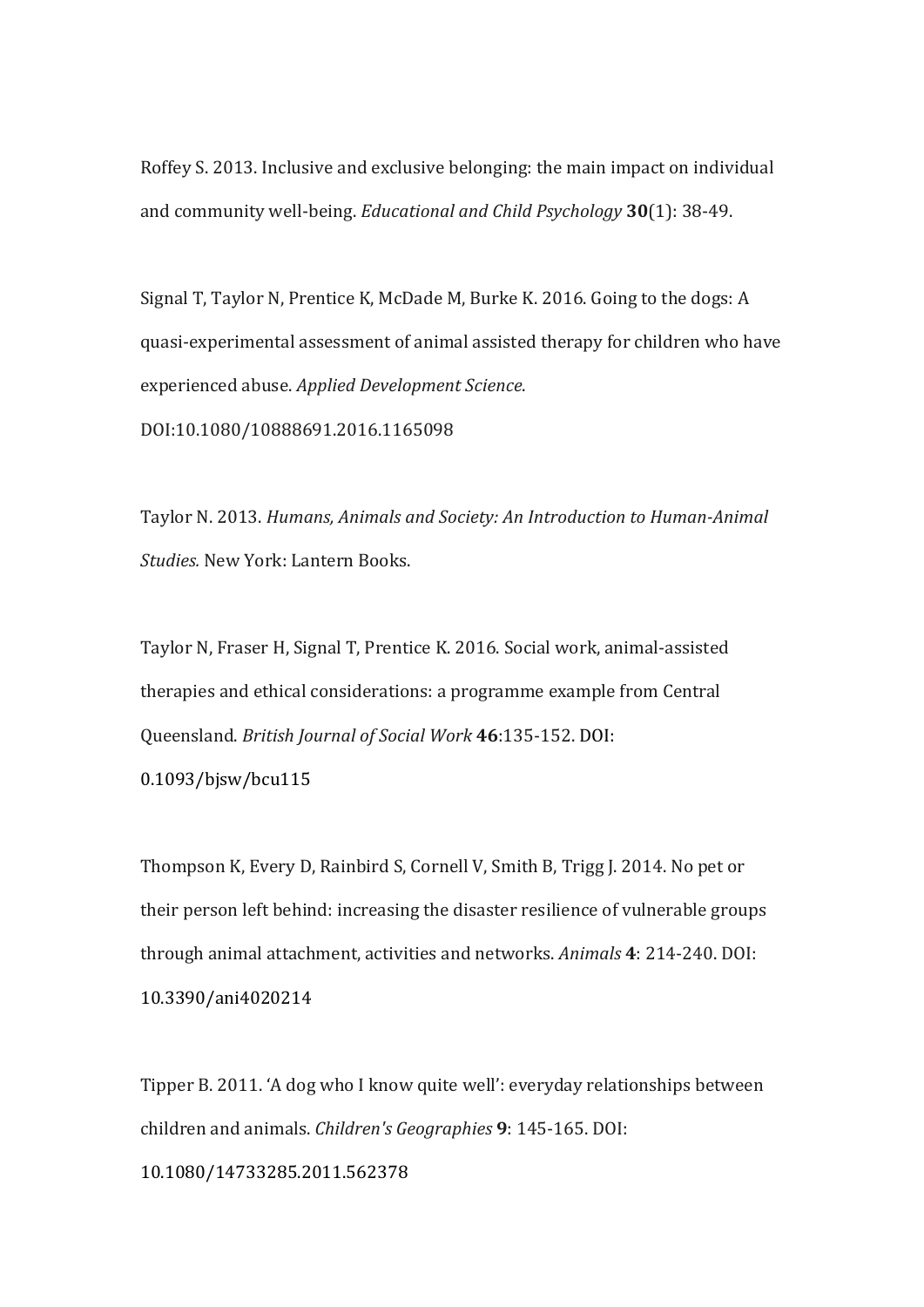Verkuyten M. 1998. Perceived discrimination and self-esteem among ethnic minority adolescents. The Journal of Social Psychology 138: 479-493. DOI:10.1080/00224549809600402

Woods, A. (2009). Learning to be literate: Issues of pedagogy for recently arrived refugee youth in Australia. *Critical Inquiry in Language Studies*, 6, 81–101.

# **Funding**

The project reported in this paper was funded by an Australian Research Council Discovery Project, DP110100732. Funding for the write up of the paper was provided as part of an Australian Research Council Future Fellowship, FT130100087.

## **Author Biographies**

Damien Riggs is an Associate Professor in social work at Flinders University and an Australian Research Council Future Fellow. He is the author of over 150 publications in the fields of family studies and mental health, including (with Elizabeth Peel) Critical Kinship Studies: An Introduction to the Field (Palgrave, 2016).

Clemence Due is a Lecturer in psychology at The University of Adelaide. Her research areas include migration, refugees, and mental health. She is the author